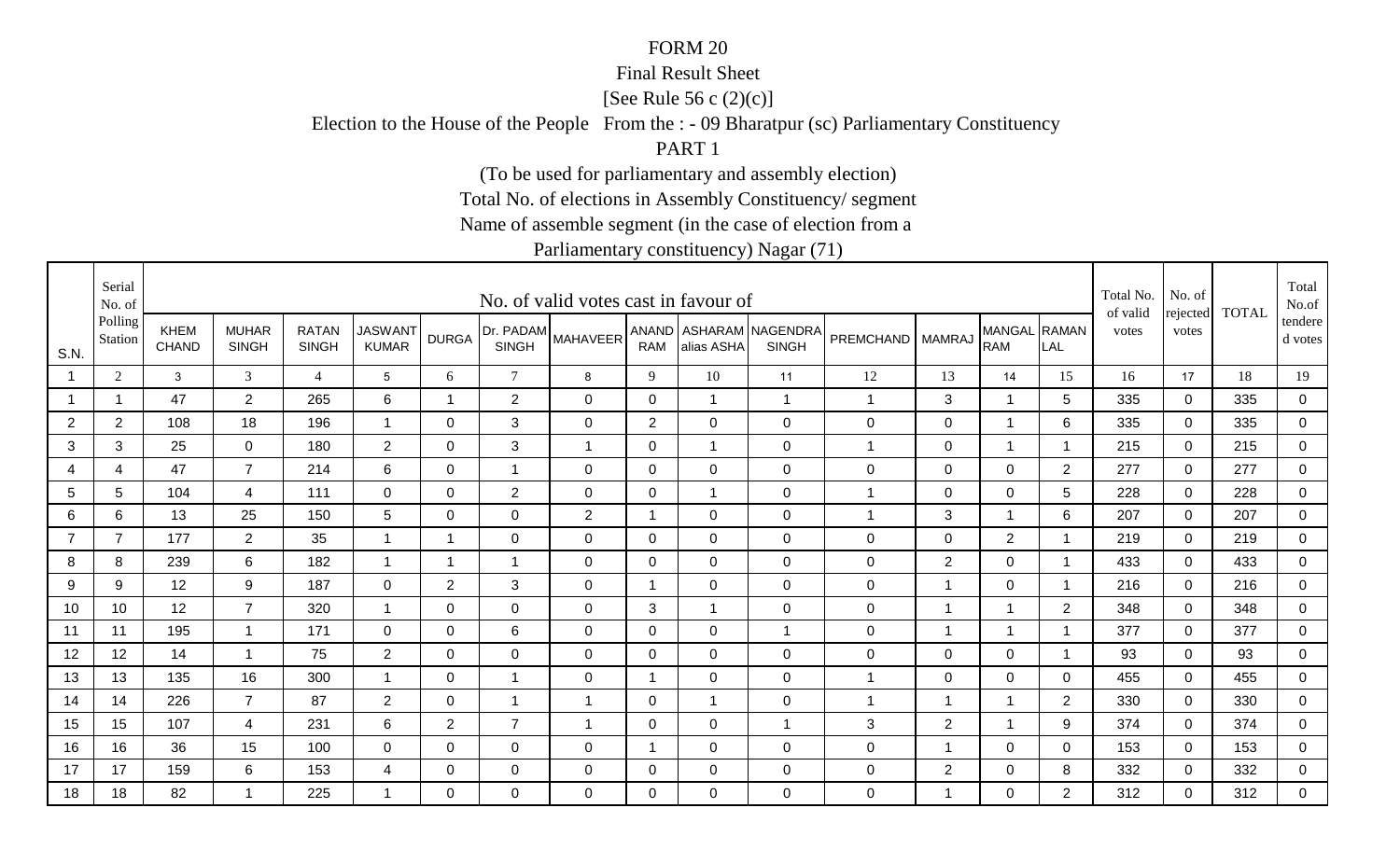#### Final Result Sheet

[See Rule 56 c (2)(c)]

Election to the House of the People From the : - 09 Bharatpur (sc) Parliamentary Constituency

PART 1

(To be used for parliamentary and assembly election)

Total No. of elections in Assembly Constituency/ segment

Name of assemble segment (in the case of election from a

|      | Serial<br>No. of   |                             |                              |                              |                                |                |                           | No. of valid votes cast in favour of |                |                |                                        |                    |                |                            |                | Total No.<br>of valid | No. of<br>rejected | <b>TOTAL</b> | Total<br>No.of     |
|------|--------------------|-----------------------------|------------------------------|------------------------------|--------------------------------|----------------|---------------------------|--------------------------------------|----------------|----------------|----------------------------------------|--------------------|----------------|----------------------------|----------------|-----------------------|--------------------|--------------|--------------------|
| S.N. | Polling<br>Station | <b>KHEM</b><br><b>CHAND</b> | <b>MUHAR</b><br><b>SINGH</b> | <b>RATAN</b><br><b>SINGH</b> | <b>JASWANT</b><br><b>KUMAR</b> | <b>DURGA</b>   | Dr. PADAM<br><b>SINGH</b> | <b>MAHAVEER</b>                      | <b>RAM</b>     | alias ASHA     | ANAND ASHARAM NAGENDRA<br><b>SINGH</b> | PREMCHAND   MAMRAJ |                | MANGAL RAMAN<br><b>RAM</b> | LAL            | votes                 | votes              |              | tendere<br>d votes |
| 19   | 19                 | 142                         | 3                            | 277                          | 4                              | $\Omega$       | $\mathbf 0$               | 0                                    | $\overline{0}$ | 0              | $\overline{1}$                         | $\mathbf{1}$       | $\mathbf 0$    | $\mathbf{3}$               | 4              | 435                   | $\mathbf 0$        | 435          | 0                  |
| 20   | 20                 | $\mathbf 0$                 | $\mathbf{1}$                 | 347                          | -1                             | $\Omega$       | 1                         | $\mathbf 0$                          | $\Omega$       | $\overline{0}$ | $\mathbf 0$                            | $\mathsf 0$        | $\mathbf 0$    | $\mathbf 0$                | 0              | 350                   | $\mathbf 0$        | 350          | $\overline{0}$     |
| 21   | 21                 | 40                          | $2^{\circ}$                  | 199                          | 3                              | 0              | 4                         | 0                                    | 0              | 0              | $\mathbf 0$                            | $\mathbf 0$        | 3              | $\mathbf 1$                | 3              | 255                   | 0                  | 255          | $\overline{0}$     |
| 22   | 22                 | 6                           | 21                           | 226                          | -1                             | $\mathbf 0$    | $\overline{1}$            | $\mathbf 0$                          | $\overline{1}$ | $\overline{0}$ | $\mathbf 0$                            | $\mathsf 0$        | 3              | $\mathbf 0$                | 1              | 260                   | $\mathbf 0$        | 260          | $\mathbf 0$        |
| 23   | 23                 | 303                         | 3                            | 301                          | $\overline{7}$                 | $\Omega$       | 3                         | $\mathbf 0$                          | $\mathbf 1$    | $\overline{2}$ | $\overline{1}$                         | $\overline{2}$     | $\overline{2}$ | $\overline{1}$             | 9              | 635                   | $\Omega$           | 635          | $\overline{0}$     |
| 24   | 24                 | 204                         | 6                            | 80                           | 3                              | $\mathbf 0$    | $\overline{2}$            | $\mathbf 0$                          | $\mathbf 0$    | $\mathbf 0$    | $\mathbf 0$                            | 1                  | $\mathbf 0$    | $\overline{1}$             | 4              | 301                   | $\mathbf 0$        | 301          | $\overline{0}$     |
| 25   | 25                 | 371                         | 3                            | 100                          | -1                             | $\overline{1}$ | 3                         | $\mathbf 0$                          | $\mathbf 0$    | $\overline{2}$ | $\mathbf 0$                            | $\mathsf 0$        | $\mathbf 0$    | $\mathbf 0$                | 4              | 485                   | $\Omega$           | 485          | $\mathbf 0$        |
| 26   | 26                 | 345                         | 4                            | 73                           | $\mathbf 0$                    | 0              | $\mathbf 0$               | 0                                    | 0              | 0              | $\mathbf 0$                            | $\mathbf 0$        | -1             | $\overline{2}$             | -1             | 426                   | 0                  | 426          | 0                  |
| 27   | 27                 | 188                         | $\mathbf{1}$                 | 147                          | 0                              | $\Omega$       | 0                         | 0                                    | 0              | 0              | $\mathbf 0$                            | $\mathbf 0$        | $\overline{2}$ | $\mathbf 0$                | 4              | 342                   | $\Omega$           | 342          | 0                  |
| 28   | 28                 | 58                          | 3                            | 163                          | $\overline{2}$                 | $\Omega$       | $\overline{1}$            | 0                                    | 0              |                | $\mathbf 0$                            | $\mathbf 0$        | 3              | $\overline{2}$             | $\overline{7}$ | 240                   | $\Omega$           | 240          | $\overline{0}$     |
| 29   | 29                 | 2                           | 5                            | 150                          | $\overline{1}$                 | $\Omega$       | $\mathbf{1}$              | $\mathbf 0$                          | $\Omega$       |                | $\mathbf 0$                            | $\mathbf 0$        | $\mathbf 0$    | $\mathbf{1}$               | $\Omega$       | 161                   | $\mathbf 0$        | 161          | $\overline{0}$     |
| 30   | 30                 | 156                         | $\overline{2}$               | 124                          | -1                             | 0              | $\overline{2}$            | $\mathbf 0$                          | 0              |                | $\overline{1}$                         | 0                  | $\overline{2}$ | $\mathbf 0$                | 0              | 289                   | $\overline{0}$     | 289          | 0                  |
| 31   | 31                 | 200                         | 12                           | 100                          | $\overline{1}$                 | 1              | 0                         | 0                                    | $\mathbf 1$    |                | $\mathbf 0$                            | $\mathbf 0$        | 3              | 1                          | 5              | 325                   | 0                  | 325          | 0                  |
| 32   | 32                 | 17                          | 8                            | 348                          | 3                              | 0              | -1                        | 0                                    | 0              |                | $\overline{1}$                         | $\mathbf 0$        | $\overline{2}$ |                            | 4              | 386                   | $\mathbf 0$        | 386          | 0                  |
| 33   | 33                 | $\mathbf 0$                 | $\overline{0}$               | 439                          | $\overline{1}$                 | 0              | $\overline{1}$            | $\mathbf 0$                          | 0              | 0              | $\mathbf 0$                            | $\mathbf 0$        | $\mathbf 0$    | $\mathbf 0$                | 0              | 441                   | $\mathbf 0$        | 441          | $\overline{0}$     |
| 34   | 34                 | $\overline{1}$              | $\overline{2}$               | 270                          | -1                             | 0              | $\mathbf 0$               | $\mathbf 0$                          | $\mathbf 0$    | 0              | $\mathbf 0$                            | $\mathbf{1}$       | $\mathbf 0$    | 0                          | 3              | 278                   | 0                  | 278          | $\overline{0}$     |
| 35   | 35                 | 9                           | $\overline{1}$               | 237                          | $\overline{2}$                 | -1             | 3                         | $\mathbf 0$                          | -1             |                | $\mathbf 0$                            | $\mathbf 0$        | $\overline{1}$ | $\overline{2}$             | 10             | 268                   | $\mathbf 0$        | 268          | 0                  |
| 36   | 36                 | 6                           | $\overline{0}$               | 259                          | $\overline{0}$                 | 0              | $\mathbf 0$               | 3                                    | -1             | 0              | $\mathbf 0$                            | 0                  | $\mathbf 0$    | $\mathbf 0$                |                | 270                   | $\mathbf 0$        | 270          | $\overline{0}$     |
| 37   | 37                 | 5                           | 1                            | 239                          | $\overline{2}$                 | $\Omega$       | 0                         | $\Omega$                             | -1             |                | $\mathbf 0$                            | 2                  | 1              |                            |                | 254                   | $\Omega$           | 254          | $\mathbf 0$        |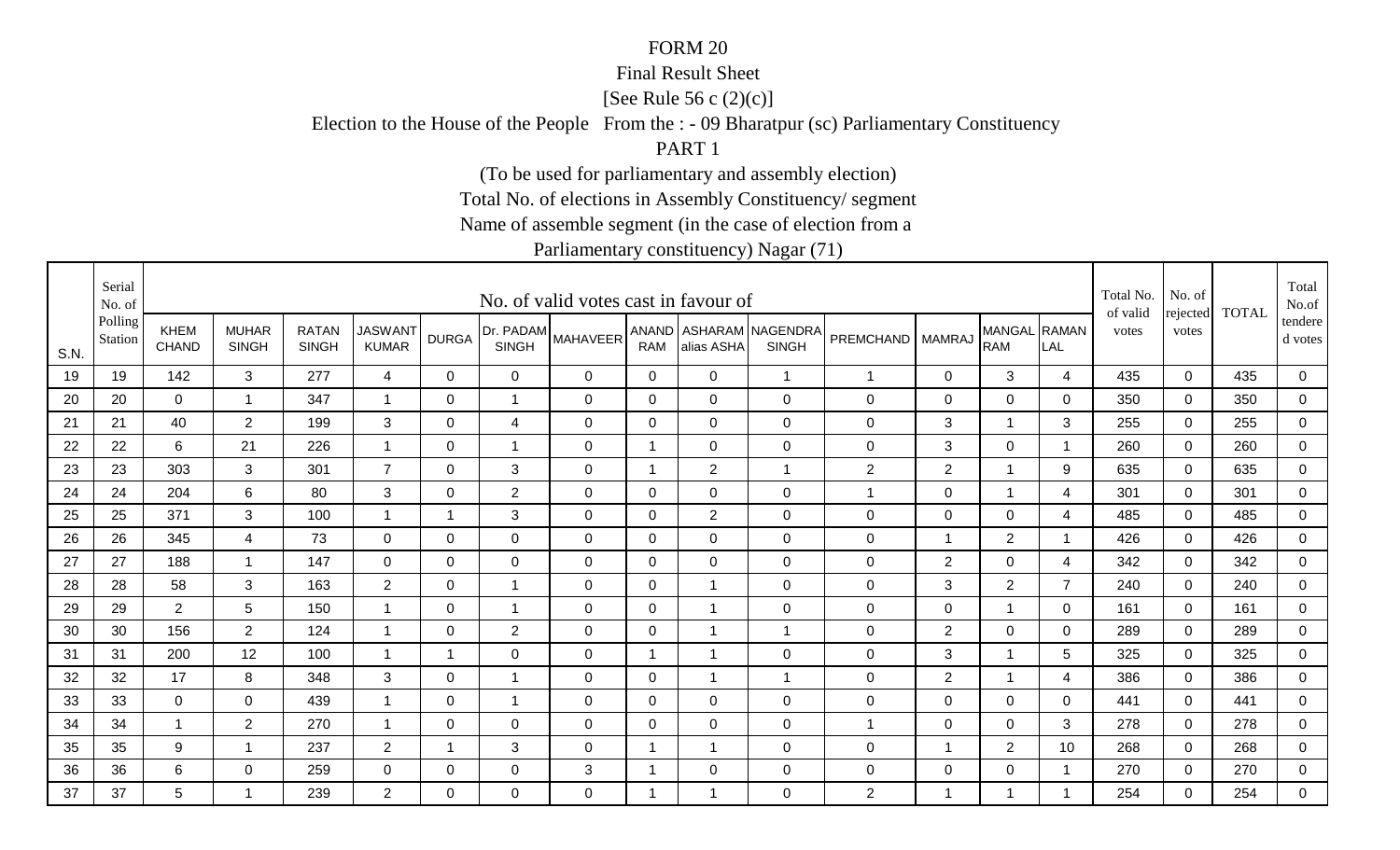#### Final Result Sheet

[See Rule 56 c (2)(c)]

Election to the House of the People From the : - 09 Bharatpur (sc) Parliamentary Constituency

PART 1

(To be used for parliamentary and assembly election)

Total No. of elections in Assembly Constituency/ segment

Name of assemble segment (in the case of election from a

|      | Serial<br>No. of   |                      |                              |                              |                                |              |                           | No. of valid votes cast in favour of |                |                |                                        |                    |                |                            |                          | Total No.<br>of valid | No. of            | <b>TOTAL</b> | Total<br>No.of     |
|------|--------------------|----------------------|------------------------------|------------------------------|--------------------------------|--------------|---------------------------|--------------------------------------|----------------|----------------|----------------------------------------|--------------------|----------------|----------------------------|--------------------------|-----------------------|-------------------|--------------|--------------------|
| S.N. | Polling<br>Station | KHEM<br><b>CHAND</b> | <b>MUHAR</b><br><b>SINGH</b> | <b>RATAN</b><br><b>SINGH</b> | <b>JASWANT</b><br><b>KUMAR</b> | <b>DURGA</b> | Dr. PADAM<br><b>SINGH</b> | <b>MAHAVEER</b>                      | <b>RAM</b>     | alias ASHA     | ANAND ASHARAM NAGENDRA<br><b>SINGH</b> | PREMCHAND   MAMRAJ |                | MANGAL RAMAN<br><b>RAM</b> | LAL                      | votes                 | rejected<br>votes |              | tendere<br>d votes |
| 38   | 38                 | 122                  | $5\overline{)}$              | 287                          | $\overline{1}$                 | 0            | $\mathbf 1$               | $\mathbf 0$                          | $\overline{0}$ | $\mathbf 0$    | $\mathbf 0$                            | $\pmb{0}$          | 4              | $\mathbf 1$                | 5                        | 426                   | $\mathbf 0$       | 426          | $\overline{0}$     |
| 39   | 39                 | 104                  | 6                            | 279                          | 3                              | $\mathbf 0$  | $\mathbf 0$               | $\mathbf 0$                          | 1              | $\overline{1}$ | $\mathbf 0$                            | $\pmb{0}$          | $\overline{2}$ | $\mathbf 0$                |                          | 397                   | $\mathbf 0$       | 397          | $\overline{0}$     |
| 40   | 40                 | 150                  | 0                            | 144                          |                                | 0            | $\mathbf 0$               | $\mathbf 0$                          | 0              | $\mathbf 0$    | $\mathbf 0$                            | $\mathbf 1$        | $\overline{2}$ | $\mathbf 0$                | $\overline{2}$           | 300                   | 0                 | 300          | $\mathbf 0$        |
| 41   | 41                 | 76                   | $\overline{2}$               | 290                          | $\overline{0}$                 | 0            | 17                        | $\mathbf 0$                          | $\mathbf{0}$   | $\Omega$       | $\mathbf 0$                            | $\mathbf 0$        | $\mathbf 0$    | $\mathbf 0$                | 0                        | 385                   | $\mathbf 0$       | 385          | $\mathbf 0$        |
| 42   | 42                 | 128                  | 8                            | 62                           | 5                              | $\mathbf 1$  | 2                         | $\mathbf 0$                          | $\mathbf 0$    | $\mathbf 0$    | $\mathbf 0$                            | $\pmb{0}$          | $\overline{1}$ | $\overline{0}$             | $\overline{2}$           | 209                   | $\mathbf 0$       | 209          | $\overline{0}$     |
| 43   | 43                 | 183                  | 13                           | 99                           | $\overline{1}$                 | $\mathbf 0$  | 6                         | $\overline{1}$                       | $\mathbf 0$    | $\overline{0}$ | $\mathbf 0$                            | $\mathbf 1$        | 3              | $\overline{2}$             | $\overline{1}$           | 310                   | $\mathbf 0$       | 310          | $\overline{0}$     |
| 44   | 44                 | 233                  | $\overline{4}$               | 71                           | $\mathbf 0$                    | 1            | $\mathbf 0$               | $\mathbf 0$                          | $\mathbf 0$    | $\mathbf 0$    | $\mathbf 0$                            | $\mathbf 0$        | $\overline{1}$ | $\overline{2}$             | 6                        | 318                   | $\Omega$          | 318          | 0                  |
| 45   | 45                 | 157                  | $\overline{2}$               | 125                          | $\overline{2}$                 | 0            | 3                         | $\mathbf 0$                          | 0              | $\mathbf 0$    | $\mathbf 0$                            | $\mathbf 1$        | -1             | 0                          | 5                        | 296                   | 0                 | 296          | 0                  |
| 46   | 46                 | 49                   | 18                           | 364                          | 3                              | -1           | 0                         | 2                                    | 0              | $\mathbf 0$    | $\mathbf 0$                            | $\mathbf 0$        | -1             | 1                          |                          | 440                   | $\mathbf{0}$      | 440          | 0                  |
| 47   | 47                 | 18                   | 54                           | 165                          | 0                              | 0            | 0                         | $\mathbf 0$                          | 0              | $\mathbf 1$    | $\mathbf 0$                            | $\mathbf 0$        | $\overline{1}$ | $\mathbf 0$                | $\overline{2}$           | 241                   | $\mathbf{0}$      | 241          | $\overline{0}$     |
| 48   | 48                 | 178                  | $\overline{7}$               | 161                          | $\overline{7}$                 | $\Omega$     | $\overline{7}$            | $\mathbf 0$                          | $\mathbf 0$    | $\mathbf 0$    | $\mathbf 0$                            | 1                  | $\mathbf 0$    | $\mathbf 0$                |                          | 362                   | $\mathbf 0$       | 362          | $\overline{0}$     |
| 49   | 49                 | 21                   | 3                            | 154                          | 0                              | 1            | $\mathbf 0$               | $\mathbf 0$                          | 0              | $\mathbf 0$    | $\mathbf 0$                            | 0                  | 0              | $\mathbf 0$                | $\overline{\phantom{a}}$ | 180                   | $\mathbf 0$       | 180          | 0                  |
| 50   | 50                 | 95                   | 12                           | 214                          | 3                              | 0            | 13                        | $\mathbf 0$                          | -1             | $\mathbf 0$    | $\overline{1}$                         | $\mathbf 0$        | $\overline{2}$ | $\overline{2}$             | 5                        | 348                   | 0                 | 348          | 0                  |
| 51   | 51                 | 63                   | 8                            | 171                          | 5                              | 0            | 13                        | 0                                    | -1             | $\mathbf{1}$   | 1                                      | $\mathbf 0$        | -1             | 1                          | -1                       | 266                   | $\mathbf{0}$      | 266          | $\overline{0}$     |
| 52   | 52                 | 57                   | 23                           | 244                          | $\mathbf 0$                    | 0            | $\overline{2}$            | $\overline{1}$                       | -1             | $\overline{0}$ | $\mathbf 0$                            | $\mathbf 0$        | $\overline{2}$ | $\mathbf 1$                | 0                        | 331                   | $\mathbf 0$       | 331          | $\overline{0}$     |
| 53   | 53                 | 22                   | 45                           | 215                          |                                | 1            | 5                         | $\mathbf 0$                          | 0              | $\mathbf{1}$   | $\mathbf 0$                            | 1                  | $\mathbf 0$    | $\mathbf 0$                | 0                        | 291                   | $\mathbf 0$       | 291          | $\mathbf 0$        |
| 54   | 54                 | 84                   | $\mathbf 0$                  | 52                           | $\mathbf 0$                    | $\Omega$     | 25                        | $\mathbf 0$                          | 0              | $\mathbf 0$    | $\mathbf 0$                            | $\pmb{0}$          | -1             | 1                          |                          | 164                   | $\mathbf 0$       | 164          | 0                  |
| 55   | 55                 | 18                   | 17                           | 213                          | 3                              | 0            | $\mathbf 0$               | $\mathbf 0$                          | 0              | $\mathbf 0$    | $\mathbf 0$                            | $\pmb{0}$          | $\pmb{0}$      | $\mathbf 0$                |                          | 252                   | $\mathbf 0$       | 252          | $\overline{0}$     |
| 56   | 56                 | 136                  | $\overline{2}$               | 66                           |                                | $\Omega$     | 12                        | $\Omega$                             | $\Omega$       | $\Omega$       | $\overline{0}$                         | 0                  | $\overline{2}$ | 1                          | $\overline{2}$           | 222                   | $\Omega$          | 222          | $\mathbf 0$        |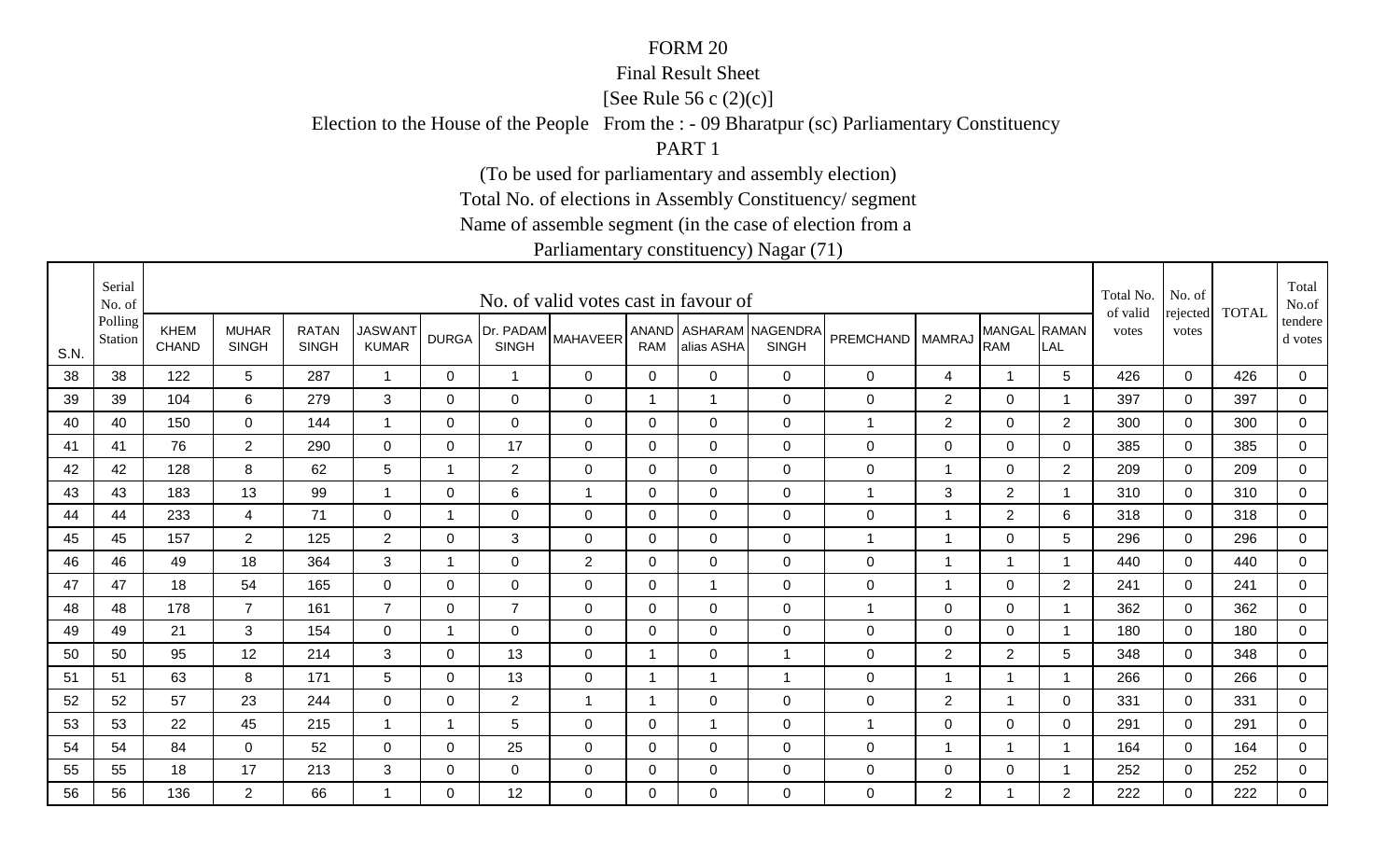#### Final Result Sheet

[See Rule 56 c (2)(c)]

Election to the House of the People From the : - 09 Bharatpur (sc) Parliamentary Constituency

PART 1

(To be used for parliamentary and assembly election)

Total No. of elections in Assembly Constituency/ segment

Name of assemble segment (in the case of election from a

|      | Serial<br>No. of   |                             |                              |                              |                                |                |                           | No. of valid votes cast in favour of |                |                |                                        |                    |                |                            |                         | Total No.<br>of valid | No. of<br>rejected | <b>TOTAL</b> | Total<br>No.of       |
|------|--------------------|-----------------------------|------------------------------|------------------------------|--------------------------------|----------------|---------------------------|--------------------------------------|----------------|----------------|----------------------------------------|--------------------|----------------|----------------------------|-------------------------|-----------------------|--------------------|--------------|----------------------|
| S.N. | Polling<br>Station | <b>KHEM</b><br><b>CHAND</b> | <b>MUHAR</b><br><b>SINGH</b> | <b>RATAN</b><br><b>SINGH</b> | <b>JASWANT</b><br><b>KUMAR</b> | <b>DURGA</b>   | Dr. PADAM<br><b>SINGH</b> | <b>MAHAVEER</b>                      | <b>RAM</b>     | alias ASHA     | ANAND ASHARAM NAGENDRA<br><b>SINGH</b> | PREMCHAND   MAMRAJ |                | MANGAL RAMAN<br><b>RAM</b> | LAL                     | votes                 | votes              |              | tendere  <br>d votes |
| 57   | 57                 | 160                         | 6                            | 174                          | $\mathbf 0$                    | $\Omega$       | 0                         | 0                                    | $\mathbf{1}$   | $\Omega$       | $\mathbf 0$                            | $\mathbf 0$        | $\mathbf{1}$   | $\overline{2}$             | 2                       | 346                   | $\mathbf 0$        | 346          | $\mathbf 0$          |
| 58   | 58                 | 113                         | 15                           | 51                           | -1                             | 0              | 10                        | $\mathbf 0$                          | 0              |                | $\mathbf 0$                            | 1                  | 0              | $\mathbf 1$                |                         | 194                   | 0                  | 194          | $\mathbf 0$          |
| 59   | 59                 | 56                          | 26                           | 132                          | $\overline{1}$                 | 0              | $\mathbf 0$               | 0                                    | 0              | 0              | $\mathbf 0$                            | $\mathbf 0$        | 0              | 0                          | 2                       | 217                   | 0                  | 217          | 0                    |
| 60   | 60                 | $\overline{7}$              | $\overline{2}$               | 586                          | $\overline{2}$                 | $\overline{1}$ | $\mathbf 1$               | $\mathbf{1}$                         | $\mathbf 1$    |                | $\overline{1}$                         | 3                  | 0              |                            | $\overline{\mathbf{1}}$ | 608                   | $\Omega$           | 608          | 0                    |
| 61   | 61                 | 74                          | $\mathbf{1}$                 | 346                          | $\overline{4}$                 | $\Omega$       | $\mathbf 0$               | $\mathbf 0$                          | $\mathbf 0$    | $\Omega$       | $\mathbf 0$                            | $\boldsymbol{0}$   | $\mathbf 0$    | $\mathbf 0$                | $\Omega$                | 425                   | $\Omega$           | 425          | $\overline{0}$       |
| 62   | 62                 | 14                          | 8                            | 348                          | $\overline{1}$                 | $\mathbf 0$    | $\mathbf 0$               | $\mathbf 0$                          | $\overline{2}$ | $\overline{0}$ | $\mathbf 0$                            | $\boldsymbol{0}$   | $\mathbf 0$    | $\overline{0}$             | $\overline{2}$          | 375                   | $\mathbf 0$        | 375          | $\overline{0}$       |
| 63   | 63                 | 226                         | $\overline{1}$               | 50                           | $\overline{0}$                 | $\mathbf 0$    | $\mathbf 0$               | $\mathbf 0$                          | $\mathbf 0$    | $\Omega$       | $\mathbf 0$                            | $\boldsymbol{0}$   | $\mathbf 0$    | $\mathbf 0$                | -1                      | 278                   | $\overline{0}$     | 278          | 0                    |
| 64   | 64                 | $\overline{2}$              | $\overline{4}$               | 160                          | $\overline{2}$                 | $\mathbf 1$    | $\mathbf 0$               | $\overline{1}$                       | $\mathbf 1$    | $\overline{0}$ | $\overline{1}$                         | $\overline{2}$     | 8              | $\mathbf{1}$               | 8                       | 191                   | $\mathbf 0$        | 191          | $\mathbf 0$          |
| 65   | 65                 | 5                           | 12                           | 162                          | 3                              | -1             | 0                         | $\mathbf 0$                          | 0              | $\overline{0}$ | 2                                      | $\mathbf 0$        | 1              | $\mathbf 0$                | $\mathbf 0$             | 186                   | $\mathbf 0$        | 186          | 0                    |
| 66   | 66                 | 3                           | $\overline{2}$               | 295                          | $\overline{1}$                 | $\mathbf 0$    | $\mathbf 0$               | $\mathbf 0$                          | $\mathbf 0$    | $\overline{0}$ | $\mathbf 0$                            | 0                  | $\mathbf 0$    | $\mathbf 0$                | $\Omega$                | 301                   | $\mathbf 0$        | 301          | $\overline{0}$       |
| 67   | 67                 | 23                          | $\mathbf 0$                  | 239                          | $\overline{2}$                 | 0              | $\mathbf 0$               | $\mathbf 0$                          | $\mathbf 0$    | 0              | $\mathbf 0$                            | $\mathbf{1}$       | $\mathbf 0$    | $\mathbf 0$                | - 1                     | 266                   | 0                  | 266          | $\mathbf 0$          |
| 68   | 68                 | 40                          | 4                            | 461                          | $\overline{2}$                 | 0              | $\overline{1}$            | $\mathbf 0$                          | 0              | $\overline{0}$ | $\mathbf 0$                            | $\mathbf 0$        | $\mathbf 0$    | 0                          | $\mathbf 0$             | 508                   | $\mathbf 0$        | 508          | 0                    |
| 69   | 69                 | 36                          | $\overline{2}$               | 405                          | 4                              | 0              | $\mathbf 0$               | $\overline{1}$                       | 0              | $\overline{0}$ | $\mathbf 0$                            | 1                  | -1             | 0                          |                         | 451                   | $\mathbf 0$        | 451          | $\overline{0}$       |
| 70   | 70                 | 32                          | 50                           | 339                          | $\overline{1}$                 | $\Omega$       | $\mathbf 0$               | $\mathbf 0$                          | -1             | $\Omega$       | $\mathbf 0$                            | $\mathbf 0$        | $\overline{1}$ | $\overline{1}$             | 3                       | 428                   | $\Omega$           | 428          | 0                    |
| 71   | 71                 | 33                          | 13                           | 172                          | $\mathbf 0$                    | $\mathbf 0$    | $\mathbf 0$               | $\mathbf 0$                          | $\mathbf 0$    | $\mathbf 0$    | $\mathbf 0$                            | $\boldsymbol{0}$   | $\overline{1}$ | $\mathbf 0$                | $\overline{ }$          | 220                   | $\overline{0}$     | 220          | $\mathbf 0$          |
| 72   | 72                 | 21                          | $\mathbf 0$                  | 130                          | -1                             | 0              | $\mathbf 0$               | $\mathbf 0$                          | 0              | 0              | $\mathbf 0$                            | $\mathbf 0$        | $\mathbf 0$    | 0                          | 0                       | 152                   | $\Omega$           | 152          | $\mathbf 0$          |
| 73   | 73                 | 84                          | 14                           | 181                          |                                | 0              | $\mathbf 0$               | $\mathbf 0$                          | -1             |                | $\mathbf 0$                            | $\mathbf 0$        | $\mathbf 0$    | 3                          | -1                      | 286                   | $\mathbf 0$        | 286          | 0                    |
| 74   | 74                 | 24                          | 11                           | 139                          | $\overline{2}$                 | 0              | $\mathbf 0$               | $\mathbf 0$                          | 0              |                | $\mathbf 0$                            | $\mathbf 0$        | $\mathbf 0$    | $\mathbf 0$                | 3                       | 180                   | $\mathbf 0$        | 180          | $\overline{0}$       |
| 75   | 75                 | 108                         | 3                            | 181                          | -1                             | $\Omega$       | 0                         | $\Omega$                             | $\Omega$       | $\Omega$       | $\mathbf 0$                            | $\mathbf 0$        | $\overline{1}$ | 3                          | $\overline{7}$          | 304                   | $\Omega$           | 304          | $\overline{0}$       |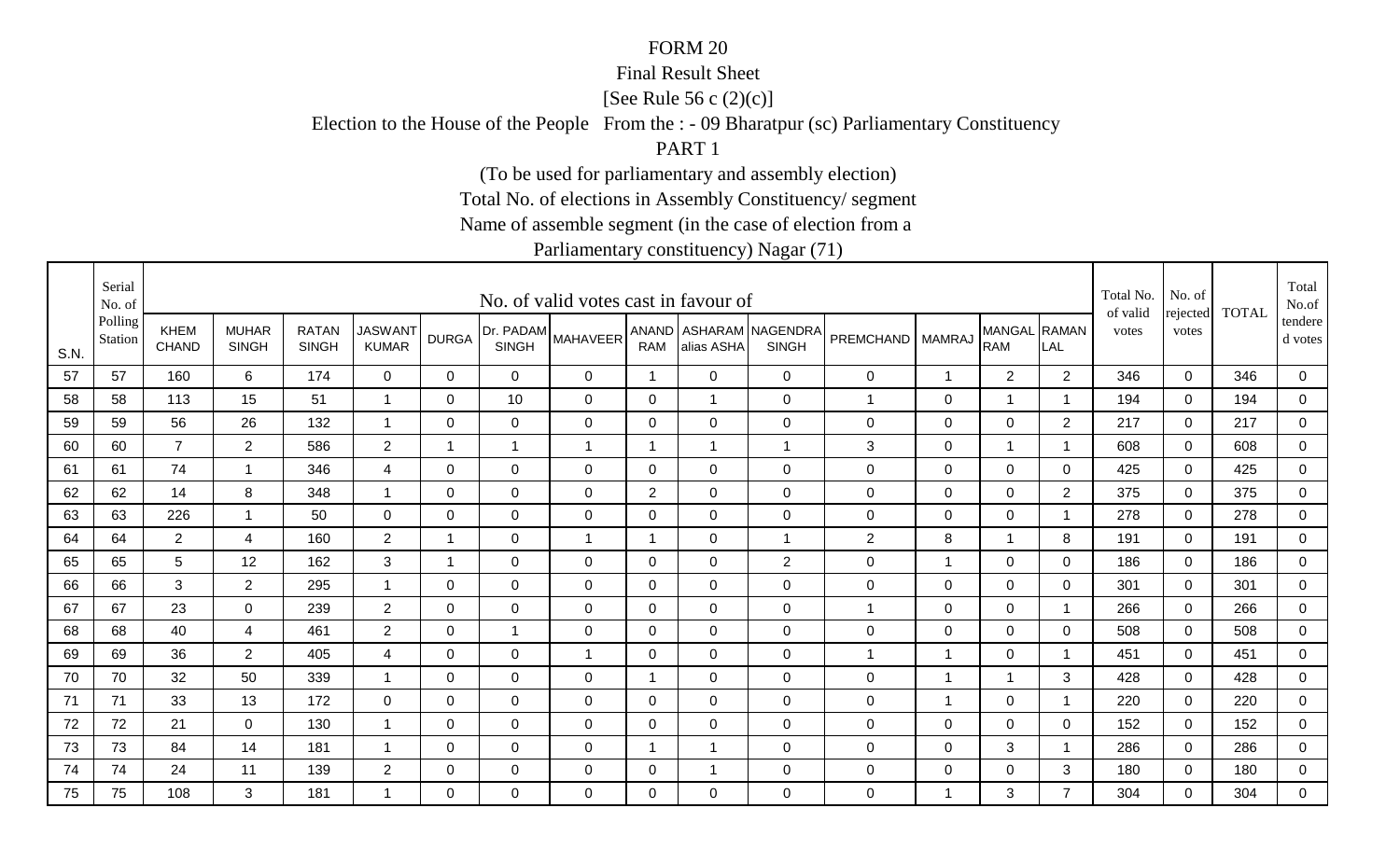#### Final Result Sheet

[See Rule 56 c (2)(c)]

Election to the House of the People From the : - 09 Bharatpur (sc) Parliamentary Constituency

PART 1

(To be used for parliamentary and assembly election)

Total No. of elections in Assembly Constituency/ segment

Name of assemble segment (in the case of election from a

|      | Serial<br>No. of   |                             |                              |                              |                                |              |                           | No. of valid votes cast in favour of |              |                |                                        |                  |                |                            |                | Total No.<br>of valid | No. of<br>rejected | <b>TOTAL</b> | Total<br>No.of       |
|------|--------------------|-----------------------------|------------------------------|------------------------------|--------------------------------|--------------|---------------------------|--------------------------------------|--------------|----------------|----------------------------------------|------------------|----------------|----------------------------|----------------|-----------------------|--------------------|--------------|----------------------|
| S.N. | Polling<br>Station | <b>KHEM</b><br><b>CHAND</b> | <b>MUHAR</b><br><b>SINGH</b> | <b>RATAN</b><br><b>SINGH</b> | <b>JASWANT</b><br><b>KUMAR</b> | <b>DURGA</b> | Dr. PADAM<br><b>SINGH</b> | <b>MAHAVEER</b>                      | <b>RAM</b>   | alias ASHA     | ANAND ASHARAM NAGENDRA<br><b>SINGH</b> | <b>PREMCHAND</b> | <b>MAMRAJ</b>  | MANGAL RAMAN<br><b>RAM</b> | LAL            | votes                 | votes              |              | tendere  <br>d votes |
| 76   | 76                 | 186                         | $\overline{4}$               | 144                          | $\mathbf{3}$                   | $\mathbf{0}$ | $\mathbf 0$               | $\mathbf{1}$                         | $\mathbf 0$  | $\Omega$       | $\mathbf 0$                            | $\mathbf{1}$     | 0              | $\overline{0}$             | $\Omega$       | 339                   | $\mathbf 0$        | 339          | 0                    |
| 77   | 77                 | 86                          | $\overline{2}$               | 52                           | $\mathbf 0$                    | $\Omega$     | 0                         | $\mathbf 0$                          | $\mathbf 0$  |                | $\overline{1}$                         | 0                | $\overline{2}$ | $\mathbf 0$                | $\overline{2}$ | 146                   | $\Omega$           | 146          | $\overline{0}$       |
| 78   | 78                 | $\overline{1}$              | 3                            | 160                          | -1                             | 1            | $\mathbf 0$               | 0                                    | 0            | $\overline{2}$ | $\mathbf 0$                            | 1                | 2              | 0                          | 0              | 171                   | 0                  | 171          | 0                    |
| 79   | 79                 | 137                         | $\overline{2}$               | 132                          | 0                              | 0            | 0                         | 0                                    | 0            |                | $\mathbf 0$                            | $\overline{c}$   | 0              | $\overline{2}$             | 3              | 279                   | $\Omega$           | 279          | 0                    |
| 80   | 80                 | 110                         | 25                           | 387                          | 5                              | $\Omega$     | $\mathbf{1}$              | $\mathbf 0$                          | $\mathbf 0$  | $\Omega$       | $\overline{1}$                         | $\mathbf{2}$     | $\overline{1}$ | $\mathbf 0$                | 13             | 545                   | $\Omega$           | 545          | $\overline{0}$       |
| 81   | 81                 | 131                         | $\overline{2}$               | 170                          | $\overline{4}$                 | $\mathbf 0$  | $\overline{2}$            | $\mathbf 0$                          | $\mathbf 0$  | $\overline{0}$ | $\overline{1}$                         | $\boldsymbol{0}$ | 2              | $\mathbf 0$                | 4              | 316                   | $\mathbf 0$        | 316          | $\overline{0}$       |
| 82   | 82                 | 169                         | 9                            | 191                          | $\overline{2}$                 | -1           | $\overline{2}$            | $\overline{1}$                       | $\mathbf 0$  | $\mathbf 0$    | $\mathbf 0$                            | 1                | $\mathbf 0$    | $\mathbf 0$                | - 1            | 377                   | $\overline{0}$     | 377          | 0                    |
| 83   | 83                 | 111                         | 5                            | 80                           | $\overline{2}$                 | 0            | $\mathbf 0$               | $\mathbf 0$                          | 0            | $\overline{0}$ | $\mathbf 0$                            | $\pmb{0}$        | $\mathbf 0$    | $\mathbf 0$                | $\overline{2}$ | 200                   | $\mathbf 0$        | 200          | $\mathbf 0$          |
| 84   | 84                 | 124                         | 36                           | 233                          | 3                              | 0            | -1                        | $\mathbf 0$                          | 0            | $\overline{0}$ | $\mathbf 0$                            | $\mathbf 0$      | -1             |                            | -1             | 400                   | $\mathbf 0$        | 400          | 0                    |
| 85   | 85                 | 162                         | 19                           | 167                          | $\overline{2}$                 | $\Omega$     | $\overline{1}$            | $\mathbf 0$                          | $\mathbf 0$  | $\mathbf 0$    | $\mathbf 0$                            | 0                | $\mathbf 0$    | $\overline{2}$             | 4              | 357                   | $\mathbf 0$        | 357          | $\overline{0}$       |
| 86   | 86                 | 274                         | $\overline{2}$               | 129                          | $\mathbf 0$                    | 0            | $\mathbf 1$               | $\overline{2}$                       | 0            | 0              | $\mathbf 0$                            | 0                | $\overline{1}$ | $\mathbf 0$                | 0              | 409                   | 0                  | 409          | $\mathbf 0$          |
| 87   | 87                 | 18                          | $\overline{2}$               | 322                          | 4                              | $\Omega$     | $\mathbf 0$               | $\mathbf 0$                          | 0            | $\overline{0}$ | $\mathbf 0$                            | $\mathbf 0$      | $\mathbf 0$    | $\overline{2}$             | 0              | 348                   | $\mathbf 0$        | 348          | 0                    |
| 88   | 88                 | 27                          | $\overline{4}$               | 239                          | -1                             | 0            | $\mathbf 1$               | $\mathbf 0$                          | 0            | $\overline{0}$ | $\mathbf 0$                            | 0                | $\mathbf 0$    |                            | $\overline{2}$ | 275                   | $\mathbf 0$        | 275          | $\overline{0}$       |
| 89   | 89                 | 402                         | 14                           | 50                           | $\overline{2}$                 | $\mathbf 1$  | $\mathbf 0$               | $\mathbf 0$                          | $\mathbf{0}$ | $\Omega$       | $\mathbf 0$                            | $\mathbf 0$      | $\mathbf 0$    | $\mathbf 0$                | - 1            | 470                   | $\Omega$           | 470          | 0                    |
| 90   | 90                 | 78                          | 11                           | 251                          | 6                              | $\mathbf 0$  | $\mathbf 0$               | $\mathbf 0$                          | $\mathbf 0$  | $\mathbf 0$    | $\mathbf 0$                            | $\mathsf 0$      | $\overline{1}$ | $\mathbf 0$                | $\mathbf 0$    | 347                   | $\mathbf 0$        | 347          | $\mathbf 0$          |
| 91   | 91                 | 47                          | 11                           | 182                          | -1                             | $\mathbf 1$  | $\overline{1}$            | $\mathbf 0$                          | 0            | 0              | $\mathbf 0$                            | $\mathbf 0$      | $\mathbf 0$    | $\overline{1}$             | 0              | 244                   | $\Omega$           | 244          | $\mathbf 0$          |
| 92   | 92                 | 12                          | 12                           | 225                          | 3                              | 0            | $\mathbf 0$               | -1                                   | $\mathbf 0$  | 0              | $\overline{1}$                         | 1                | $\mathbf 0$    | $\mathbf 0$                | -1             | 256                   | $\mathbf 0$        | 256          | 0                    |
| 93   | 93                 | 101                         | 11                           | 226                          | $\overline{2}$                 | 0            | $\mathbf 0$               | 0                                    |              | 0              | $\mathbf 0$                            | $\mathbf 0$      | $\mathbf 0$    | $\mathbf 0$                | 0              | 341                   | $\mathbf 0$        | 341          | $\overline{0}$       |
| 94   | 94                 | 22                          | 5                            | 318                          | -1                             | $\Omega$     | 0                         | $\Omega$                             | $\Omega$     | $\Omega$       | $\mathbf 0$                            | 0                | $\Omega$       | 0                          | $\Omega$       | 346                   | $\Omega$           | 346          | $\mathbf 0$          |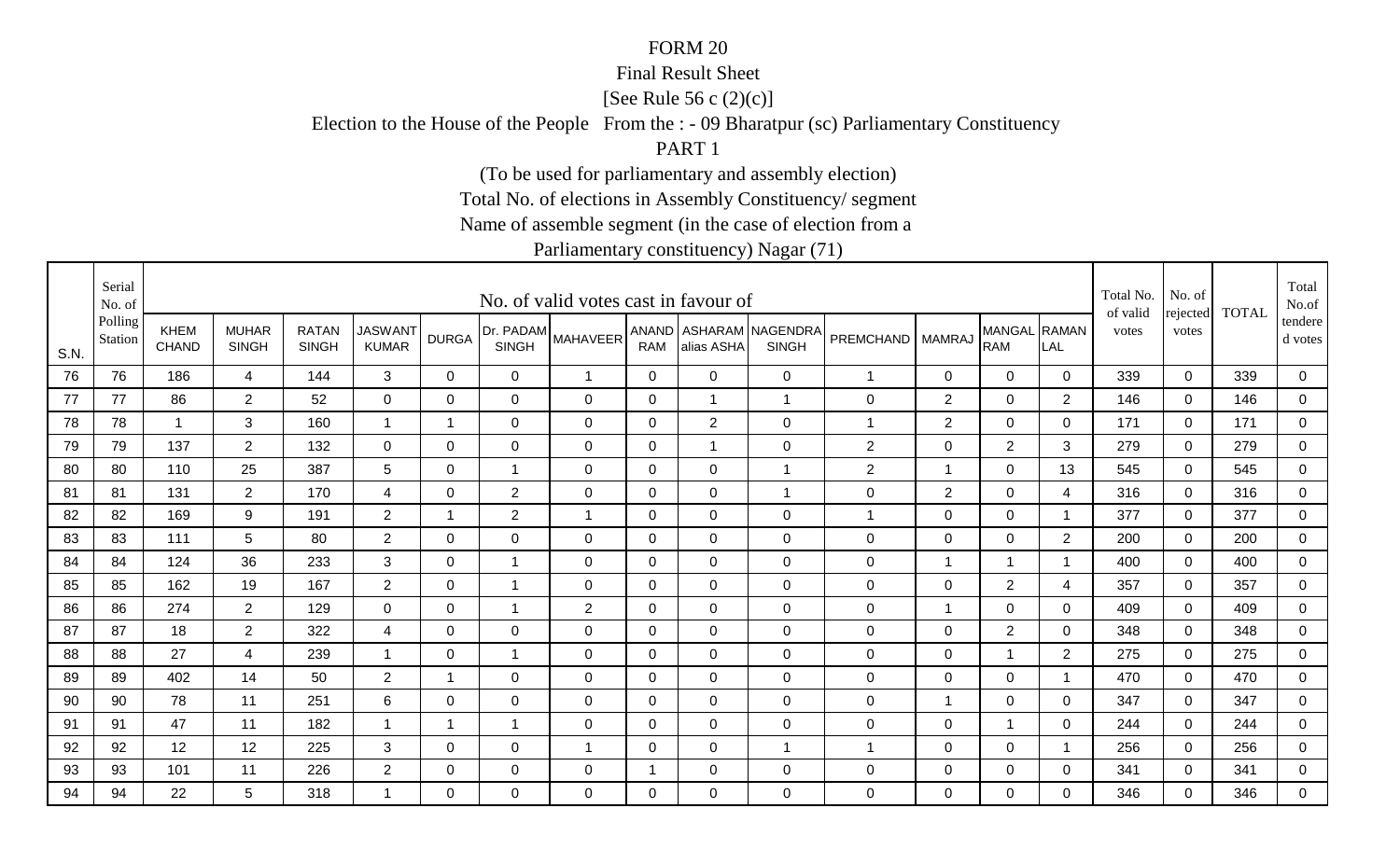#### Final Result Sheet

[See Rule 56 c (2)(c)]

Election to the House of the People From the : - 09 Bharatpur (sc) Parliamentary Constituency

PART 1

(To be used for parliamentary and assembly election)

Total No. of elections in Assembly Constituency/ segment

Name of assemble segment (in the case of election from a

|      | Serial<br>No. of   |                             |                              |                              |                                |              |                           | No. of valid votes cast in favour of |                |                |                                        |                      |                |                             |                                       | Total No.<br>of valid | No. of            | <b>TOTAL</b> | Total<br>No.of     |
|------|--------------------|-----------------------------|------------------------------|------------------------------|--------------------------------|--------------|---------------------------|--------------------------------------|----------------|----------------|----------------------------------------|----------------------|----------------|-----------------------------|---------------------------------------|-----------------------|-------------------|--------------|--------------------|
| S.N. | Polling<br>Station | <b>KHEM</b><br><b>CHAND</b> | <b>MUHAR</b><br><b>SINGH</b> | <b>RATAN</b><br><b>SINGH</b> | <b>JASWANT</b><br><b>KUMAR</b> | <b>DURGA</b> | Dr. PADAM<br><b>SINGH</b> | <b>MAHAVEER</b>                      | <b>RAM</b>     | alias ASHA     | ANAND ASHARAM NAGENDRA<br><b>SINGH</b> | <b>PREMCHAND</b>     | <b>MAMRAJ</b>  | <b>MANGAL</b><br><b>RAM</b> | $\overline{\phantom{a}}$ RAMAN<br>LAL | votes                 | rejected<br>votes |              | tendere<br>d votes |
| 95   | 95                 | 21                          | 5                            | 452                          | $\overline{1}$                 | $\mathbf 0$  | $\mathbf 0$               | $\mathbf 0$                          | $\mathbf 0$    | $\overline{0}$ | $\mathbf 0$                            | 0                    | $\mathsf 0$    | $\mathbf 0$                 | $\overline{2}$                        | 481                   | $\mathbf 0$       | 481          | $\mathbf 0$        |
| 96   | 96                 | 117                         | 25                           | 233                          | 3                              | $\Omega$     | $\mathbf 0$               | $\mathbf 0$                          | $\Omega$       | $\overline{0}$ | $\mathbf 0$                            | $\blacktriangleleft$ | $\mathbf 0$    | $\mathbf 0$                 | $\Omega$                              | 379                   | $\Omega$          | 379          | $\mathbf 0$        |
| 97   | 97                 | 6                           | 3                            | 630                          | 3                              | 0            | $\mathbf 0$               | 0                                    | 0              | 0              | $\mathbf 0$                            | 0                    | $\sqrt{3}$     | $\mathbf 0$                 | 0                                     | 645                   | $\mathbf 0$       | 645          | $\mathbf 0$        |
| 98   | 98                 | 15                          | 3                            | 250                          | $\overline{2}$                 | 0            | 0                         | $\mathbf 0$                          | 0              | $\mathbf 0$    | $\mathbf 0$                            | 0                    | 2              | $\mathbf 0$                 | $\mathbf 0$                           | 272                   | $\mathbf 0$       | 272          | $\mathbf 0$        |
| 99   | 99                 | 12                          | 35                           | 209                          | $\overline{1}$                 | $\Omega$     | 0                         | 0                                    | 0              | 0              | $\mathbf 0$                            | 0                    | $\mathbf 0$    | $\mathbf 0$                 | 1                                     | 258                   | $\mathbf{0}$      | 258          | $\mathbf 0$        |
| 100  | 100                | 69                          | 25                           | 217                          | $\overline{1}$                 | 0            | $\mathbf 0$               | 0                                    | 0              | 0              | $\mathbf 0$                            | 0                    | $\mathsf 0$    | $\mathbf 0$                 | 3                                     | 315                   | $\mathbf 0$       | 315          | $\mathbf 0$        |
| 101  | 101                | 249                         | 17                           | 83                           | $\Omega$                       | $\Omega$     | $\overline{1}$            | $\Omega$                             | 0              | $\Omega$       | $\overline{0}$                         | 0                    | $\mathbf 0$    | $\mathbf 0$                 | -1                                    | 351                   | $\mathbf 0$       | 351          | $\mathbf 0$        |
| 102  | 102                | 383                         | 16                           | 292                          | 12                             | 1            | 1                         | 3                                    | -1             | $\overline{2}$ | $\mathbf{1}$                           | 6                    | 8              | $\overline{7}$              | 39                                    | 772                   | $\mathbf 0$       | 772          | $\mathbf 0$        |
| 103  | 103                | 378                         | 25                           | 402                          | 8                              | $\Omega$     | 0                         | $\mathbf 0$                          | 0              | 0              | $\overline{0}$                         | 1                    | 3              | $\overline{1}$              | 9                                     | 827                   | $\mathbf 0$       | 827          | $\mathbf 0$        |
| 104  | 104                | 12                          | $\mathbf{1}$                 | 294                          | $\overline{2}$                 | $\Omega$     | 0                         | 0                                    | 0              | -1             | $\mathbf 0$                            | 0                    | $\mathbf 0$    | $\mathbf 0$                 | $\mathbf 0$                           | 310                   | $\mathbf 0$       | 310          | $\mathbf 0$        |
| 105  | 105                | 5                           | $\overline{1}$               | 734                          | $\overline{0}$                 | 0            | $\mathbf 0$               | $\mathbf 0$                          | $\mathbf 0$    | $\mathbf 0$    | $\mathbf 0$                            | 0                    | $\mathbf 0$    | $\mathbf 0$                 | 0                                     | 740                   | $\mathbf 0$       | 740          | $\mathbf 0$        |
| 106  | 106                | 3                           | $\Omega$                     | 798                          | 4                              | $\Omega$     | $\mathbf 0$               | $\overline{1}$                       | 0              | 0              | $\mathbf 0$                            | 0                    | 1              | $\mathbf 0$                 |                                       | 808                   | $\mathbf 0$       | 808          | $\mathbf 0$        |
| 107  | 107                |                             | $\mathbf{1}$                 | 919                          | 5                              | 0            | $\mathbf 0$               | $\mathbf 0$                          | 0              | 0              | $\mathbf 0$                            | 0                    | 1              | $\mathbf 0$                 |                                       | 928                   | $\mathbf 0$       | 928          | $\mathbf 0$        |
| 108  | 108                | 9                           | -1                           | 686                          | 0                              | $\Omega$     | 0                         | $\Omega$                             | $\Omega$       | 0              | $\overline{0}$                         | 0                    | $\mathbf 0$    | $\mathbf 0$                 | $\Omega$                              | 696                   | $\mathbf{0}$      | 696          | $\mathbf 0$        |
| 109  | 109                | 10 <sup>°</sup>             | 88                           | 98                           | $\mathbf 0$                    | $\Omega$     | $\mathbf 0$               | $\mathbf 0$                          | $\Omega$       | $\Omega$       | $\overline{0}$                         | 0                    | $\overline{1}$ | $\mathbf 0$                 |                                       | 198                   | $\mathbf 0$       | 198          | $\mathbf 0$        |
| 110  | 110                | 109                         | 36                           | 63                           | $\overline{2}$                 | 0            | $\mathbf 0$               | 0                                    | $\mathbf 0$    | 0              | $\mathbf 0$                            | 0                    | $\mathbf 0$    | $\overline{1}$              | 2                                     | 213                   | $\mathbf 0$       | 213          | $\mathbf 0$        |
| 111  | 111                | 127                         | $\overline{2}$               | 172                          | 4                              | $\Omega$     | $\mathbf 0$               | 0                                    | $\overline{0}$ | 0              | $\mathbf 0$                            | 0                    | 1              | $\mathbf 0$                 | $\mathbf 0$                           | 306                   | $\mathbf 0$       | 306          | $\mathbf 0$        |
| 112  | 112                | 71                          | 33                           | 341                          | 4                              | 0            | $\mathbf 0$               | -1                                   | $\mathbf 0$    | 0              | $\mathbf 0$                            | 1                    | $\overline{c}$ | $\overline{2}$              | 3                                     | 458                   | $\mathbf 0$       | 458          | $\mathbf 0$        |
| 113  | 113                | 264                         | $\overline{2}$               | 89                           | 3                              | $\Omega$     | $\Omega$                  | $\Omega$                             | $\Omega$       | $\Omega$       | $\overline{0}$                         | 0                    | $\Omega$       | $\mathbf 0$                 | $\overline{2}$                        | 360                   | $\Omega$          | 360          | $\overline{0}$     |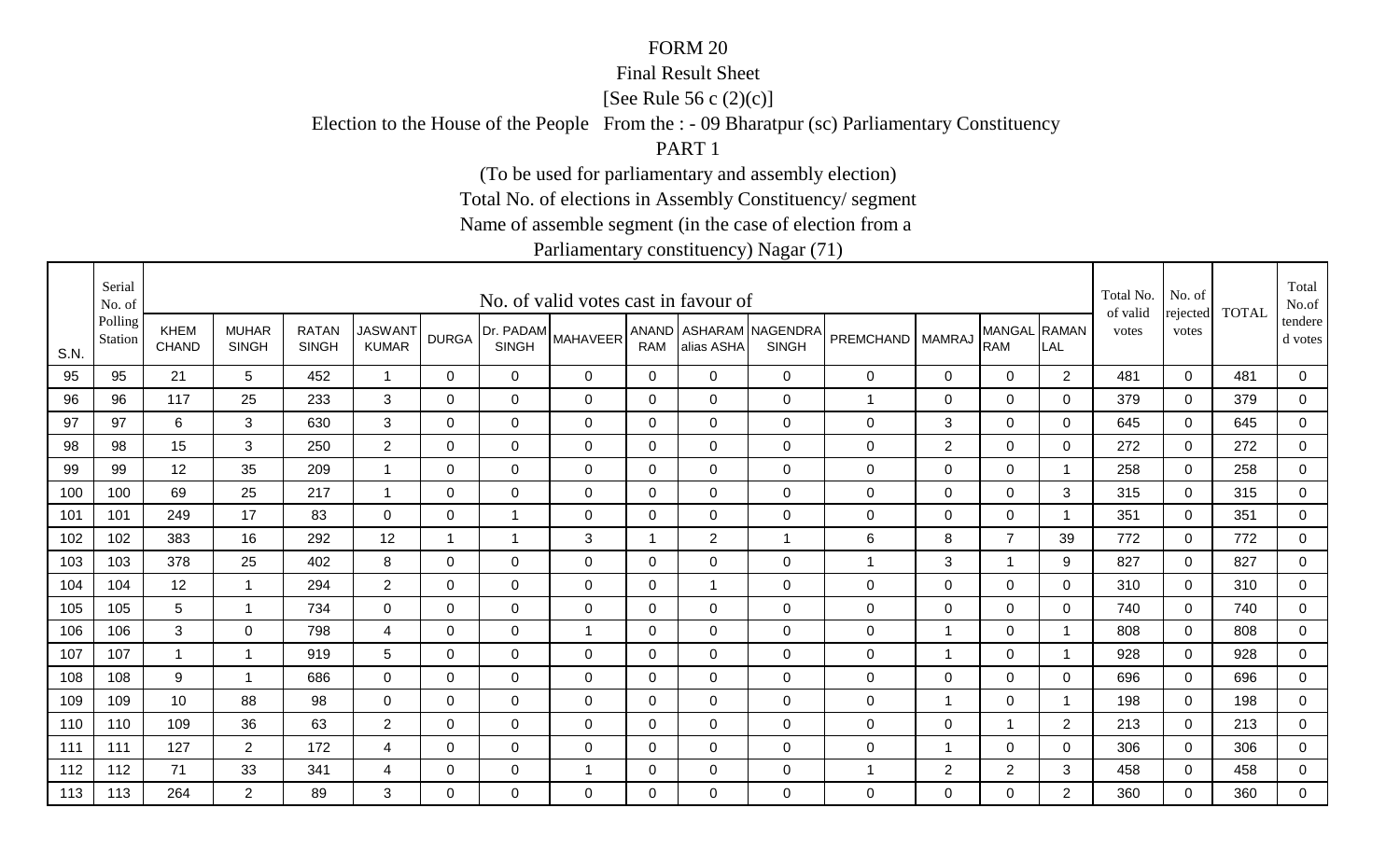#### Final Result Sheet

[See Rule 56 c (2)(c)]

Election to the House of the People From the : - 09 Bharatpur (sc) Parliamentary Constituency

PART 1

(To be used for parliamentary and assembly election)

Total No. of elections in Assembly Constituency/ segment

Name of assemble segment (in the case of election from a

|      | Serial<br>No. of   |                      |                              |                              |                                |                |                | No. of valid votes cast in favour of |             |                |                                        |                  |                |                            |                         | Total No.<br>of valid | No. of            | <b>TOTAL</b> | Total<br>No.of     |
|------|--------------------|----------------------|------------------------------|------------------------------|--------------------------------|----------------|----------------|--------------------------------------|-------------|----------------|----------------------------------------|------------------|----------------|----------------------------|-------------------------|-----------------------|-------------------|--------------|--------------------|
| S.N. | Polling<br>Station | KHEM<br><b>CHAND</b> | <b>MUHAR</b><br><b>SINGH</b> | <b>RATAN</b><br><b>SINGH</b> | <b>JASWANT</b><br><b>KUMAR</b> | <b>DURGA</b>   | <b>SINGH</b>   | (Dr. PADAM MAHAVEER <sup>!</sup>     | <b>RAM</b>  | alias ASHA     | ANAND ASHARAM NAGENDRA<br><b>SINGH</b> | PREMCHAND        | <b>MAMRAJ</b>  | MANGAL RAMAN<br><b>RAM</b> | LAL                     | votes                 | rejected<br>votes |              | tendere<br>d votes |
| 114  | 114                | 193                  | $2^{\circ}$                  | 172                          | $\overline{0}$                 | 0              | $\overline{0}$ | $\mathbf 0$                          | $\mathbf 0$ | $\overline{1}$ | $\overline{0}$                         | $\boldsymbol{0}$ | $\mathbf 0$    | $\overline{1}$             | $\overline{\mathbf{1}}$ | 370                   | $\mathbf 0$       | 370          | $\overline{0}$     |
| 115  | 115                | 130                  | 19                           | 239                          | $\overline{1}$                 | $\mathbf 0$    | $\mathbf 0$    | $\mathbf 0$                          | 1           | $\mathbf 0$    | $\overline{1}$                         | $\boldsymbol{0}$ | $\mathbf 0$    | $\overline{2}$             | 3                       | 396                   | $\overline{0}$    | 396          | $\overline{0}$     |
| 116  | 116                | 103                  | 2 <sup>1</sup>               | 69                           | $\overline{2}$                 | 0              | $\mathbf{1}$   | $\mathbf 1$                          | 0           | 0              | $\overline{1}$                         | 0                | $\overline{2}$ | 0                          | $\overline{2}$          | 183                   | 0                 | 183          | 0                  |
| 117  | 117                | 45                   | 4                            | 88                           | 0                              | 0              | 0              | 1                                    | 0           | 0              | $\mathbf 0$                            | $\mathbf 0$      | 0              | $\mathbf 0$                | 0                       | 138                   | $\Omega$          | 138          | 0                  |
| 118  | 118                | 103                  | 3                            | 100                          | $\overline{2}$                 | -1             | $\mathbf{1}$   | $\mathbf{0}$                         | -1          | $\Omega$       | $\Omega$                               | $\mathbf 0$      | 0              | $\mathbf 0$                | - 1                     | 212                   | $\Omega$          | 212          | $\mathbf 0$        |
| 119  | 119                | 71                   | 5                            | 211                          | $\mathbf 0$                    | $\overline{1}$ | 0              | 0                                    | 0           | 0              | $\mathbf 0$                            | 1                | 2              | $\mathbf 0$                | $\overline{\mathbf{1}}$ | 292                   | $\mathbf 0$       | 292          | 0                  |
| 120  | 120                | 124                  | -1                           | 39                           | 0                              | 0              | $\mathbf 0$    | $\mathbf 0$                          | 0           | 0              | $\overline{0}$                         | $\mathbf 0$      | 0              | $\mathbf 0$                | 0                       | 164                   | $\Omega$          | 164          | 0                  |
| 121  | 121                | 241                  | $\overline{2}$               | 197                          | $\mathbf{1}$                   | 0              | $\overline{7}$ | 0                                    | -1          | $\overline{2}$ | $\mathbf 0$                            | 0                | $\mathbf 0$    | 1                          | $\overline{c}$          | 454                   | 0                 | 454          | 0                  |
| 122  | 122                | 318                  | 3                            | 131                          | $\mathbf 0$                    | 0              | 0              | 0                                    | 0           | 0              | 2                                      | 1                | 0              | $\mathbf 0$                | - 1                     | 456                   | $\Omega$          | 456          | 0                  |
| 123  | 123                | 211                  | -1                           | 82                           | 3                              | $\Omega$       | $\Omega$       | $\mathbf 0$                          | $\Omega$    | $\overline{0}$ | $\overline{1}$                         | $\mathbf 0$      | $\mathbf 0$    | $\mathbf{1}$               | 3                       | 302                   | $\Omega$          | 302          | $\overline{0}$     |
| 124  | 124                | 314                  | 3                            | 128                          | $\overline{0}$                 | 0              | $\overline{2}$ | $\mathbf 0$                          | $\mathbf 0$ | $\mathbf 0$    | $\mathbf 0$                            | $\mathbf 0$      | $\overline{1}$ | $\pmb{0}$                  | 3                       | 451                   | $\mathbf 0$       | 451          | $\overline{0}$     |
| 125  | 125                | 16                   | 9                            | 257                          | -1                             | $\Omega$       | $\mathbf 0$    | $\mathbf 0$                          | $\mathbf 0$ | $\overline{0}$ | $\overline{0}$                         | $\mathbf 0$      | $\mathbf 0$    | $\mathbf 0$                | 4                       | 287                   | $\mathbf 0$       | 287          | 0                  |
| 126  | 126                | 36                   | $\overline{\mathbf{1}}$      | 155                          | $\mathbf{1}$                   | $\mathbf 0$    | $\mathbf 0$    | $\mathbf 0$                          | $\mathbf 0$ | $\mathbf 0$    | $\mathbf 0$                            | $\mathsf 0$      | $\mathbf 0$    | $\mathbf{1}$               | 6                       | 200                   | $\mathbf 0$       | 200          | $\mathbf 0$        |
| 127  | 127                | 22                   | 10 <sup>°</sup>              | 157                          | $\mathbf 0$                    | $\Omega$       | $\mathbf 1$    | $\mathbf{0}$                         | 1           | $\Omega$       | $\mathbf 0$                            | 0                | $\Omega$       | 0                          | - 1                     | 192                   | $\Omega$          | 192          | $\mathbf 0$        |
| 128  | 128                | 96                   | 20                           | 67                           | 0                              | $\Omega$       | $\Omega$       | 1                                    | $\Omega$    | $\overline{0}$ | $\mathbf 0$                            | $\mathbf 0$      | 3              | 1                          | 2                       | 190                   | $\Omega$          | 190          | 0                  |
| 129  | 129                | 53                   | 8                            | 368                          | 0                              | 0              | 0              | 0                                    | 0           | $\mathbf 0$    | $\mathbf 0$                            | $\mathbf 0$      | $\mathbf 0$    | $\mathbf 0$                | 3                       | 432                   | 0                 | 432          | $\mathbf 0$        |
| 130  | 130                | 133                  | 19                           | 443                          | 5                              | -1             | $\mathbf 1$    | $\overline{2}$                       | 0           | 0              | $\mathbf 0$                            | $\mathbf 1$      | -1             | $\overline{2}$             | 5                       | 613                   | 0                 | 613          | 0                  |
| 131  | 131                | 254                  | $\overline{7}$               | 96                           | 0                              | 0              | 0              | 0                                    | $\mathbf 0$ | 0              | $\mathbf 0$                            | $\mathbf 0$      | $\mathbf 0$    | $\pmb{0}$                  | 0                       | 357                   | 0                 | 357          | $\overline{0}$     |
| 132  | 132                | 8                    | $\Omega$                     | 379                          | $\Omega$                       | $\Omega$       | $\Omega$       | $\mathbf{0}$                         | $\Omega$    | $\Omega$       | $\overline{0}$                         | 0                | $\Omega$       | $\overline{0}$             | $\Omega$                | 387                   | $\Omega$          | 387          | $\mathbf 0$        |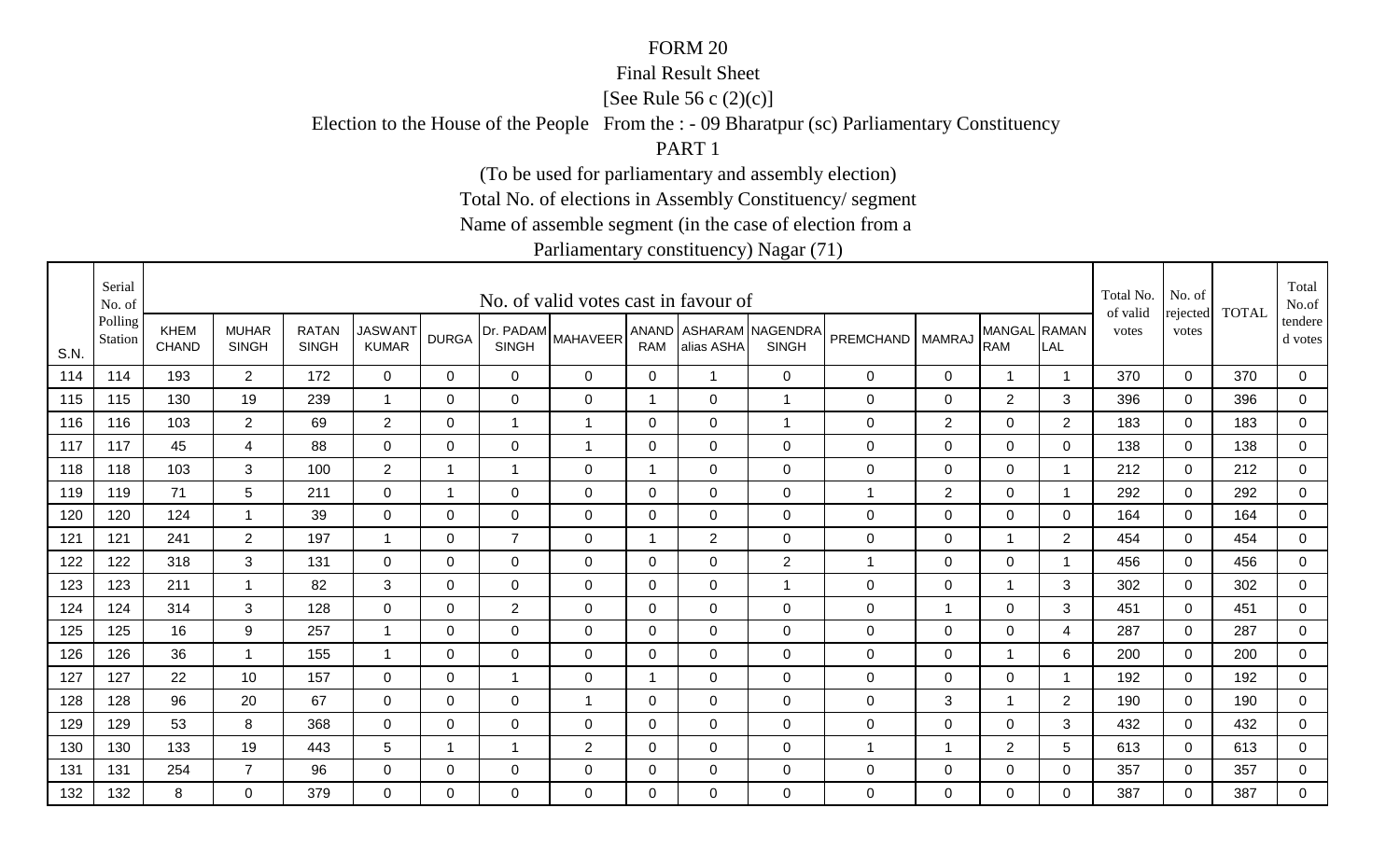#### Final Result Sheet

[See Rule 56 c (2)(c)]

Election to the House of the People From the : - 09 Bharatpur (sc) Parliamentary Constituency

PART 1

(To be used for parliamentary and assembly election)

Total No. of elections in Assembly Constituency/ segment

Name of assemble segment (in the case of election from a

|      | Serial<br>No. of   |                             |                              |                              |                                |                |                           | No. of valid votes cast in favour of |             |                |                                        |                  |               |                            |                | Total No.<br>of valid | No. of            | <b>TOTAL</b> | Total<br>No.of     |
|------|--------------------|-----------------------------|------------------------------|------------------------------|--------------------------------|----------------|---------------------------|--------------------------------------|-------------|----------------|----------------------------------------|------------------|---------------|----------------------------|----------------|-----------------------|-------------------|--------------|--------------------|
| S.N. | Polling<br>Station | <b>KHEM</b><br><b>CHAND</b> | <b>MUHAR</b><br><b>SINGH</b> | <b>RATAN</b><br><b>SINGH</b> | <b>JASWANT</b><br><b>KUMAR</b> | <b>DURGA</b>   | Dr. PADAM<br><b>SINGH</b> | <b>MAHAVEER</b>                      | <b>RAM</b>  | alias ASHA     | ANAND ASHARAM NAGENDRA<br><b>SINGH</b> | <b>PREMCHAND</b> | <b>MAMRAJ</b> | MANGAL RAMAN<br><b>RAM</b> | LAL            | votes                 | rejected<br>votes |              | tendere<br>d votes |
| 133  | 133                | 135                         | 35                           | 38                           | $\mathbf{1}$                   | $\mathbf{1}$   | $\mathbf 0$               | $\mathbf 0$                          | $\mathbf 0$ | $\mathbf 0$    | $\overline{0}$                         | 0                | $\mathsf 0$   | $\mathbf{1}$               | $\overline{1}$ | 212                   | $\mathbf 0$       | 212          | $\mathbf 0$        |
| 134  | 134                | 174                         | $\overline{4}$               | 54                           | 3                              | $\Omega$       | $\overline{4}$            | $\mathbf 0$                          | $\mathbf 0$ | -1             | $\mathsf{O}\xspace$                    | 0                | $\mathsf 0$   | $\mathbf 0$                | 4              | 244                   | $\mathbf 0$       | 244          | $\mathbf 0$        |
| 135  | 135                | $\mathbf 0$                 | 3                            | 744                          | 3                              | 0              | 1                         | 0                                    | 0           | 0              | $\mathbf 0$                            | 0                | $\pmb{0}$     | $\mathbf 0$                | $\mathbf 0$    | 751                   | 0                 | 751          | $\mathbf 0$        |
| 136  | 136                | 15                          | $\overline{\mathbf{1}}$      | 808                          | 4                              | 0              | 0                         | $\mathbf 1$                          | 0           | 0              | $\mathbf 0$                            | 0                | $\mathbf 0$   | $\mathbf 1$                | 0              | 830                   | $\mathbf 0$       | 830          | $\mathbf 0$        |
| 137  | 137                | 4                           | $\Omega$                     | 184                          | $\overline{2}$                 | $\Omega$       | 0                         | $\overline{1}$                       | -1          | $\mathbf{0}$   | $\mathbf 0$                            | 0                | 0             | $\mathbf 0$                | $\Omega$       | 192                   | $\mathbf{0}$      | 192          | $\mathbf 0$        |
| 138  | 138                | 0                           | $\mathbf 0$                  | 0                            | 0                              | 0              | 0                         | $\mathbf 0$                          | 0           | 0              | $\mathbf 0$                            | 0                | 0             | 0                          | $\mathbf 0$    | 0                     | $\mathbf 0$       | 0            | $\mathbf 0$        |
| 139  | 139                | 14                          | 4                            | 380                          | $\overline{2}$                 | $\overline{1}$ | $\overline{1}$            | 4                                    | -1          | -1             | $\overline{1}$                         | $\overline{2}$   | 5             | $\mathbf 0$                | $\overline{4}$ | 420                   | $\mathbf 0$       | 420          | $\mathbf 0$        |
| 140  | 140                | 64                          | 3                            | 176                          | $\mathbf 0$                    | $\overline{2}$ | 1                         | $\mathbf 1$                          | -1          | 0              | $\mathbf 0$                            | 0                | 3             | $\overline{1}$             | 3              | 255                   | 0                 | 255          | $\mathbf 0$        |
| 141  | 141                | 11                          | $\overline{2}$               | 354                          | $\overline{2}$                 | -1             | 4                         | 5                                    | 0           | 0              | $\mathbf 0$                            | 0                | $\mathbf 0$   | $\overline{1}$             | 0              | 380                   | $\mathbf 0$       | 380          | $\mathbf 0$        |
| 142  | 142                | 106                         | 29                           | 62                           | -1                             | $\Omega$       | 0                         | 3                                    | -1          | $\mathbf{0}$   | $\overline{0}$                         | 0                | $\mathbf 0$   | 3                          |                | 206                   | $\mathbf{0}$      | 206          | $\mathsf 0$        |
| 143  | 143                | 92                          | 3                            | 99                           | $\overline{1}$                 | 0              | $\sqrt{3}$                | $\mathbf{3}$                         | $\mathbf 0$ | $\mathbf 0$    | $\mathbf 0$                            | $\mathbf{1}$     | 1             | $\overline{2}$             | 0              | 205                   | $\mathbf 0$       | 205          | $\overline{0}$     |
| 144  | 144                | 18                          | $\overline{2}$               | 634                          | $\mathbf 0$                    | $\Omega$       | 3                         | $\mathbf 0$                          | $\mathbf 0$ | $\overline{0}$ | $\mathbf 0$                            | 0                | $\mathsf 0$   | $\mathbf 0$                | 0              | 657                   | $\mathbf 0$       | 657          | $\mathbf 0$        |
| 145  | 145                | 35                          | 3                            | 243                          | 4                              | 0              | 4                         | $\mathbf 1$                          | 0           | $\mathbf 0$    | $\mathbf{1}$                           | 0                | $\mathsf 0$   | $\mathbf 0$                | $\overline{2}$ | 293                   | $\mathbf 0$       | 293          | $\overline{0}$     |
| 146  | 146                | 88                          | 4                            | 202                          | $\overline{2}$                 | $\mathbf{1}$   | 29                        | $\Omega$                             | 1           | -1             | $\mathbf 0$                            | $\mathbf 1$      | 1             | $\mathbf 0$                | 4              | 334                   | $\mathbf{0}$      | 334          | $\mathbf 0$        |
| 147  | 147                | 160                         | 6                            | 520                          | $\overline{7}$                 | $\Omega$       | $\overline{4}$            | 0                                    | $\Omega$    | 0              | $\mathbf{1}$                           | 1                | $\mathbf 0$   | $\overline{1}$             | 8              | 708                   | $\Omega$          | 708          | $\overline{0}$     |
| 148  | 148                | 15                          | 8                            | 179                          | $\mathbf 0$                    | $\mathbf 1$    | $\overline{1}$            | $\mathbf 0$                          | 0           | $\mathbf 0$    | $\mathbf 0$                            | 0                | $\mathbf 0$   | $\mathbf 0$                |                | 205                   | $\mathbf 0$       | 205          | $\mathbf 0$        |
| 149  | 149                | 79                          | $\mathbf 1$                  | 208                          | 4                              | 0              | $\overline{2}$            | 0                                    | 0           | 0              | $\mathbf 0$                            | 0                | 1             | $\mathbf 0$                | $\overline{2}$ | 297                   | 0                 | 297          | $\mathbf 0$        |
| 150  | 150                | 73                          | 3                            | 425                          | $\overline{2}$                 | 0              | 1                         | 0                                    | $\mathbf 0$ | 0              | $\mathbf 0$                            | 0                | $\pmb{0}$     | $\mathbf 0$                |                | 505                   | $\mathbf 0$       | 505          | $\overline{0}$     |
| 151  | 151                | 25                          | $\mathbf 1$                  | 96                           |                                | $\Omega$       | $\Omega$                  | $\Omega$                             | $\Omega$    | $\Omega$       | $\overline{0}$                         | 0                | $\Omega$      | $\mathbf 0$                | $\Omega$       | 123                   | $\Omega$          | 123          | $\mathbf 0$        |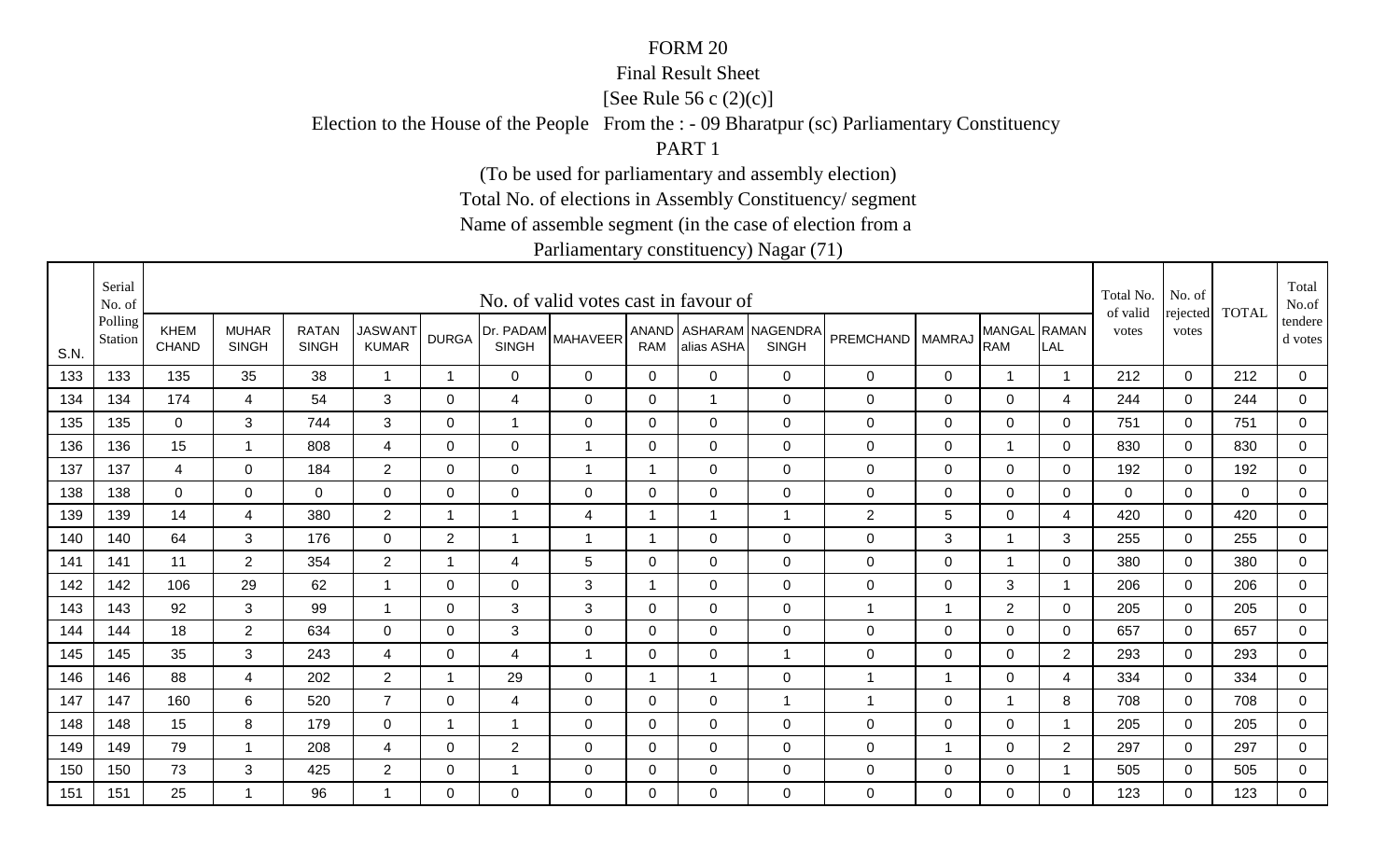#### Final Result Sheet

[See Rule 56 c (2)(c)]

Election to the House of the People From the : - 09 Bharatpur (sc) Parliamentary Constituency

PART 1

(To be used for parliamentary and assembly election)

Total No. of elections in Assembly Constituency/ segment

Name of assemble segment (in the case of election from a

|      | Serial<br>No. of   |                             |                              |                              |                                |              |                           | No. of valid votes cast in favour of |                         |                |                                        |                    |                         |                            |                          | Total No.<br>of valid | No. of            | <b>TOTAL</b> | Total<br>No.of     |
|------|--------------------|-----------------------------|------------------------------|------------------------------|--------------------------------|--------------|---------------------------|--------------------------------------|-------------------------|----------------|----------------------------------------|--------------------|-------------------------|----------------------------|--------------------------|-----------------------|-------------------|--------------|--------------------|
| S.N. | Polling<br>Station | <b>KHEM</b><br><b>CHAND</b> | <b>MUHAR</b><br><b>SINGH</b> | <b>RATAN</b><br><b>SINGH</b> | <b>JASWANT</b><br><b>KUMAR</b> | <b>DURGA</b> | Dr. PADAM<br><b>SINGH</b> | <b>MAHAVEER</b>                      | <b>RAM</b>              | alias ASHA     | ANAND ASHARAM NAGENDRA<br><b>SINGH</b> | PREMCHAND   MAMRAJ |                         | MANGAL RAMAN<br><b>RAM</b> | LAL                      | votes                 | rejected<br>votes |              | tendere<br>d votes |
| 152  | 152                | 81                          | $\overline{0}$               | 291                          | $\overline{1}$                 | 0            | $\overline{2}$            | $\overline{1}$                       | $\overline{0}$          | $\mathbf 0$    | $\mathbf 0$                            | $\pmb{0}$          | $\mathbf 0$             | $\mathbf 1$                | $\overline{\mathbf{1}}$  | 378                   | $\mathbf 0$       | 378          | $\mathbf 0$        |
| 153  | 153                | 311                         | 31                           | 48                           | $\overline{2}$                 | 1            | $\overline{1}$            | $\overline{1}$                       | $\mathbf 0$             | $\mathbf 0$    | $\overline{1}$                         | $\pmb{0}$          | 1                       | $\overline{4}$             | 8                        | 409                   | $\mathbf 0$       | 409          | $\overline{0}$     |
| 154  | 154                | 102                         | $\overline{7}$               | 215                          | 3                              | 0            | $\mathbf 1$               | $\mathbf 0$                          | 0                       | $\mathbf{1}$   | $\mathbf 0$                            | 1                  | 3                       | -1                         | 5                        | 339                   | 0                 | 339          | $\mathbf 0$        |
| 155  | 155                | 126                         | $\overline{7}$               | 241                          | $\overline{2}$                 | 1            | 4                         | $\mathbf 0$                          | $\mathbf{0}$            | $\Omega$       | $\mathbf 0$                            | $\mathbf 0$        | $\mathbf 0$             | $\mathbf 0$                | 4                        | 385                   | $\mathbf 0$       | 385          | $\mathbf 0$        |
| 156  | 156                | 221                         | 10                           | 216                          | 5                              | $\mathbf 0$  | 9                         | $\mathbf 0$                          | $\mathbf 0$             | $\mathbf{1}$   | $\mathbf 0$                            | $\mathbf 0$        | $\mathbf 0$             | $\overline{2}$             | $\overline{\phantom{a}}$ | 465                   | $\mathbf 0$       | 465          | $\overline{0}$     |
| 157  | 157                | 23                          | $\overline{1}$               | 308                          | 3                              | 0            | $\overline{2}$            | $\mathbf 0$                          | $\mathbf 0$             | $\mathbf 0$    | $\mathbf 0$                            | $\pmb{0}$          | $\mathbf 0$             | $\mathbf{1}$               | 2                        | 340                   | $\mathbf 0$       | 340          | $\overline{0}$     |
| 158  | 158                | 42                          | $\mathbf 0$                  | 223                          | 4                              | 1            | 9                         | $\overline{1}$                       | $\mathbf 0$             | $\mathbf 0$    | 3                                      | 1                  | $\overline{2}$          | 3                          | 4                        | 293                   | $\Omega$          | 293          | 0                  |
| 159  | 159                | 357                         | 17                           | 216                          | 6                              | 1            | 5                         | $\overline{1}$                       | 0                       | $\mathbf 0$    | $\mathbf 0$                            | $\pmb{0}$          | 0                       | $\mathbf 1$                | 4                        | 608                   | 0                 | 608          | 0                  |
| 160  | 160                | 31                          | 3                            | 385                          | 5                              | 0            | 12                        | $\overline{1}$                       | 0                       | $\mathbf 0$    | $\mathbf 0$                            | $\mathbf 0$        | -1                      | $\mathbf 0$                | $\overline{2}$           | 440                   | $\mathbf{0}$      | 440          | 0                  |
| 161  | 161                | 233                         | 6                            | 140                          |                                | 0            | $\mathbf{1}$              | $\mathbf 0$                          | 0                       | $\mathbf 1$    | $\mathbf 0$                            | $\mathbf 0$        | -1                      | $\overline{1}$             | 3                        | 387                   | $\Omega$          | 387          | $\mathbf 0$        |
| 162  | 162                | 65                          | 40                           | 501                          | 6                              | $\Omega$     | $\mathbf 0$               | $6\phantom{1}6$                      | $\mathbf 0$             | $\mathbf 0$    | $\mathbf 0$                            | 1                  | $\mathbf 0$             | $\mathbf 0$                |                          | 620                   | $\mathbf 0$       | 620          | $\overline{0}$     |
| 163  | 163                | 287                         | 13                           | 38                           |                                | 3            | 2                         | 97                                   | 5                       | $\overline{1}$ | $\mathbf 0$                            | 0                  | $\overline{\mathbf{1}}$ | -1                         | $\overline{2}$           | 451                   | $\mathbf 0$       | 451          | 0                  |
| 164  | 164                | 132                         | 13                           | 824                          | 3                              | 0            | 25                        | $\mathbf 1$                          | $\overline{\mathbf{1}}$ | $\mathbf 1$    | $\mathbf 0$                            | $\mathbf 0$        | 0                       | $\mathbf 0$                |                          | 1001                  | 0                 | 1001         | $\overline{0}$     |
| 165  | 165                | 89                          | 89                           | 75                           |                                | 0            | 3                         | 0                                    | 0                       | $\mathbf 0$    | $\mathbf 0$                            | $\mathbf 0$        | -1                      | 3                          | 0                        | 261                   | $\mathbf{0}$      | 261          | $\overline{0}$     |
| 166  | 166                | 43                          | 8                            | 165                          | $\overline{2}$                 | 1            | 19                        | $\mathbf 0$                          | $\mathbf{0}$            | $\overline{0}$ | $\mathbf 0$                            | 1                  | $\overline{7}$          | $\mathbf 1$                | 0                        | 247                   | $\mathbf 0$       | 247          | $\mathbf 0$        |
| 167  | 167                | 30                          | $\overline{c}$               | 201                          |                                | 0            | $\mathbf 1$               | $\mathbf 0$                          | 0                       | $\overline{0}$ | $\overline{1}$                         | $\mathbf 0$        | 5                       | 0                          | 0                        | 241                   | $\mathbf 0$       | 241          | $\mathbf 0$        |
| 168  | 168                | 194                         | 19                           | 154                          | $\mathbf 0$                    | 0            | $\mathbf 1$               | $\mathbf 0$                          | 0                       | $\mathbf 1$    | $\mathbf 0$                            | 1                  | $\mathbf 0$             | 1                          |                          | 372                   | $\mathbf 0$       | 372          | 0                  |
| 169  | 169                | 128                         | 24                           | 95                           | $\mathbf 0$                    | 0            | 10                        | -1                                   | 0                       | $\mathbf 0$    | $\mathbf 0$                            | 1                  | $\overline{2}$          | $\mathbf 0$                |                          | 262                   | $\mathbf 0$       | 262          | $\overline{0}$     |
| 170  | 170                | 161                         | 8                            | 189                          | $\overline{2}$                 | $\Omega$     | 4                         | $\Omega$                             | $\Omega$                | $\mathbf 1$    |                                        | 0                  | $\mathbf{0}$            | $\mathbf 0$                |                          | 367                   | $\Omega$          | 367          | $\mathbf 0$        |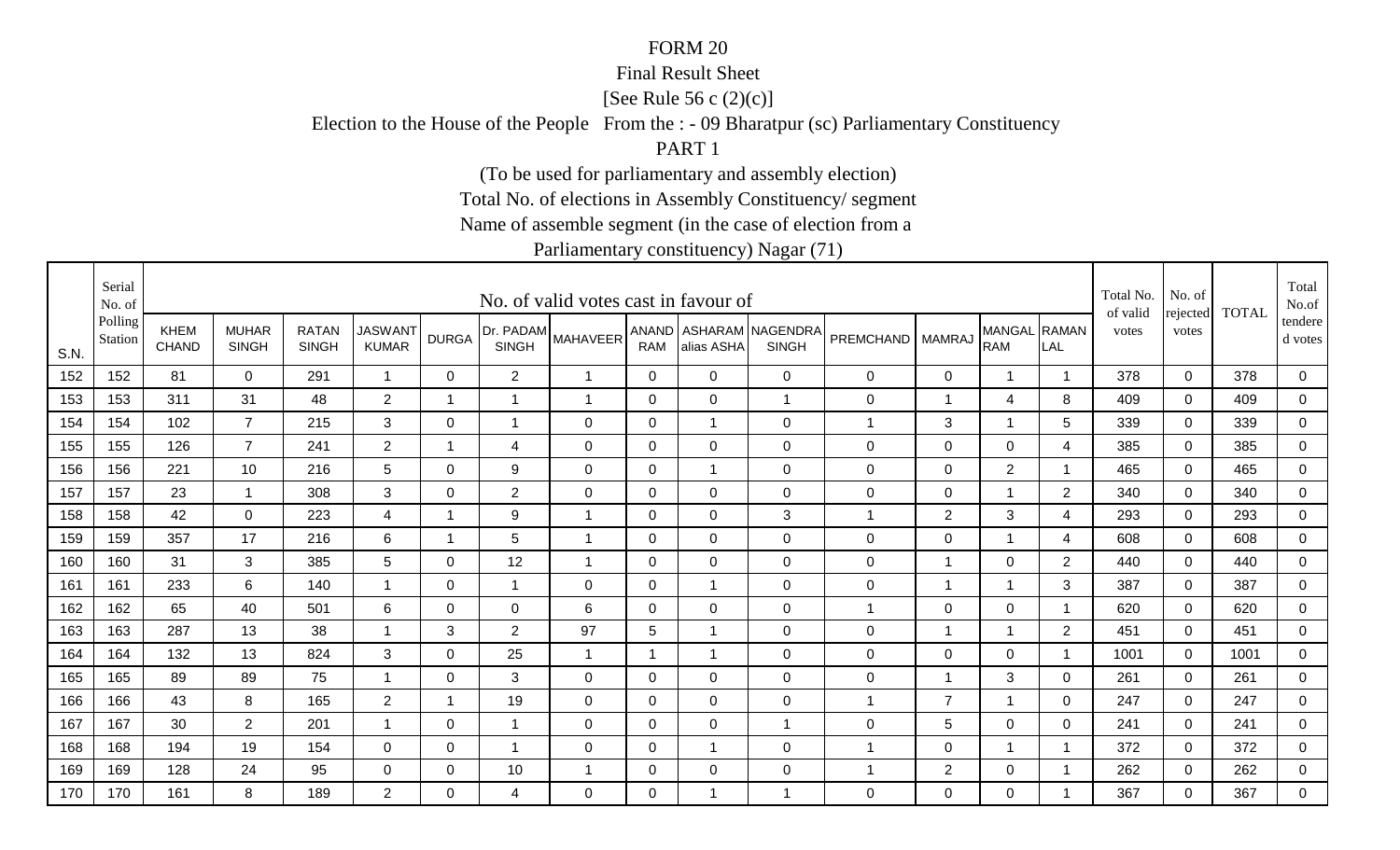#### Final Result Sheet

[See Rule 56 c (2)(c)]

Election to the House of the People From the : - 09 Bharatpur (sc) Parliamentary Constituency

PART 1

(To be used for parliamentary and assembly election)

Total No. of elections in Assembly Constituency/ segment

Name of assemble segment (in the case of election from a

|      | Serial<br>No. of   |                             |                              |                              |                                |              |                           | No. of valid votes cast in favour of |              |                |                                        |                  |                |                            |                | Total No.<br>of valid | No. of            | <b>TOTAL</b> | Total<br>No.of     |
|------|--------------------|-----------------------------|------------------------------|------------------------------|--------------------------------|--------------|---------------------------|--------------------------------------|--------------|----------------|----------------------------------------|------------------|----------------|----------------------------|----------------|-----------------------|-------------------|--------------|--------------------|
| S.N. | Polling<br>Station | <b>KHEM</b><br><b>CHAND</b> | <b>MUHAR</b><br><b>SINGH</b> | <b>RATAN</b><br><b>SINGH</b> | <b>JASWANT</b><br><b>KUMAR</b> | <b>DURGA</b> | Dr. PADAM<br><b>SINGH</b> | <b>MAHAVEER</b>                      | <b>RAM</b>   | alias ASHA     | ANAND ASHARAM NAGENDRA<br><b>SINGH</b> | PREMCHAND        | <b>MAMRAJ</b>  | MANGAL RAMAN<br><b>RAM</b> | LAL            | votes                 | rejected<br>votes |              | tendere<br>d votes |
| 171  | 171                | 26                          | 3                            | 768                          | 3                              | $\mathbf 0$  | $\mathbf 0$               | $\overline{0}$                       | $\mathbf 0$  | $\overline{0}$ | $\mathbf 0$                            | $\mathsf 0$      | $\mathbf 0$    | $\mathbf 0$                | $\mathbf 0$    | 800                   | $\mathbf 0$       | 800          | $\mathbf 0$        |
| 172  | 172                | 20                          | 12                           | 766                          | $\mathbf 0$                    | $\mathbf 0$  | 1                         | $\mathbf 0$                          | $\mathbf{0}$ | $\mathbf 0$    | $\mathbf 0$                            | $\mathbf 0$      | $\mathbf 0$    | $\mathbf 0$                | -1             | 800                   | $\mathbf 0$       | 800          | $\mathbf 0$        |
| 173  | 173                | 177                         | $5\overline{)}$              | 607                          | $\overline{2}$                 | 0            | $\mathbf 0$               | $\overline{0}$                       | 0            | 0              | $\mathbf 0$                            | 0                | $\overline{1}$ | $\mathbf 0$                | 4              | 796                   | 0                 | 796          | $\mathbf 0$        |
| 174  | 174                | 84                          | 3                            | 652                          | 3                              | 0            | 6                         | 0                                    | $\mathbf 0$  | $\mathbf{0}$   | $\mathbf 0$                            | 0                | $\mathbf 0$    | $\mathbf 0$                | 0              | 748                   | $\Omega$          | 748          | 0                  |
| 175  | 175                | 69                          | 3                            | 341                          | 0                              | $\Omega$     | 0                         | $\overline{0}$                       | 0            | 0              | $\mathbf{1}$                           | $\mathbf 0$      | $\mathbf 0$    | $\mathbf 0$                | 0              | 414                   | $\Omega$          | 414          | $\overline{0}$     |
| 176  | 176                | 191                         | 4                            | 79                           | 4                              | 0            | $\mathbf 0$               | $\mathbf 0$                          | 0            | $\Omega$       | $\mathbf 0$                            | $\mathbf 0$      | $\mathbf 0$    | $\mathbf 0$                | $\overline{2}$ | 280                   | 0                 | 280          | $\overline{0}$     |
| 177  | 177                | 204                         | 36                           | 114                          |                                | $\Omega$     | $\overline{2}$            | $\mathbf 0$                          | $\Omega$     | $\Omega$       | $\mathbf 0$                            | 0                | 0              |                            | $\overline{2}$ | 360                   | $\Omega$          | 360          | 0                  |
| 178  | 178                | 290                         | $\overline{2}$               | 228                          | $\overline{2}$                 | 0            | 18                        | $\mathbf 0$                          | 0            |                | $\mathbf 0$                            | $\pmb{0}$        | $\overline{1}$ | $\overline{2}$             | 4              | 548                   | 0                 | 548          | $\mathbf 0$        |
| 179  | 179                | 292                         | 4                            | 216                          |                                | $\Omega$     | 0                         | $\overline{1}$                       | $\Omega$     | $\Omega$       | $\mathbf 0$                            | $\mathbf 0$      | $\mathbf 0$    |                            | -1             | 516                   | $\Omega$          | 516          | 0                  |
| 180  | 180                | 189                         | 8                            | 315                          | 3                              | 0            | 0                         | $\overline{0}$                       | 0            | 0              | $\overline{1}$                         | $\mathbf 0$      | 2              | $\mathbf 0$                | 2              | 520                   | 0                 | 520          | $\mathbf 0$        |
| 181  | 181                | 142                         | $\mathbf 0$                  | 37                           | $\overline{0}$                 | 0            | $\mathbf 0$               | $\mathbf 0$                          | $\mathbf 0$  | 0              | $\mathbf 0$                            | $\mathbf 0$      | $\mathbf 0$    | $\mathbf{1}$               |                | 181                   | 0                 | 181          | $\mathbf 0$        |
| 182  | 182                | 5                           | 5                            | 760                          | $\overline{2}$                 | $\Omega$     | $\mathbf 0$               | $\mathbf 0$                          | 0            | $\Omega$       | $\mathbf 0$                            | $\mathbf 0$      | 0              | $\mathbf 0$                | 0              | 772                   | $\Omega$          | 772          | $\mathbf 0$        |
| 183  | 183                | 124                         | 22                           | 168                          | 3                              | 1            | 1                         | $\overline{0}$                       | 0            |                | $\overline{1}$                         | $\mathbf 0$      | $\mathbf 0$    | $\mathbf 0$                | 3              | 324                   | 0                 | 324          | $\mathbf 0$        |
| 184  | 184                | 54                          | 0                            | 446                          | 0                              | $\Omega$     | 1                         | 0                                    | $\mathbf{0}$ | $\Omega$       | $\mathbf 0$                            | 0                | $\mathbf 1$    | $\mathbf 0$                | $\Omega$       | 502                   | $\Omega$          | 502          | 0                  |
| 185  | 185                | 276                         | $\overline{2}$               | 34                           | $\mathbf 0$                    | $\Omega$     | 5                         | 2                                    | $\mathbf 0$  | $\mathbf 0$    | $\mathbf 0$                            | $\boldsymbol{0}$ | $\mathbf 1$    |                            | -1             | 322                   | $\mathbf 0$       | 322          | $\mathbf 0$        |
| 186  | 186                | 84                          | 34                           | 36                           | -1                             | $\mathbf 1$  | 6                         | $\overline{0}$                       | 0            | 0              | $\mathbf 0$                            | $\mathbf 0$      | 0              | 0                          | $\overline{2}$ | 164                   | 0                 | 164          | 0                  |
| 187  | 187                | 106                         | 4                            | 351                          | $5\phantom{.0}$                | 0            | 6                         | $\overline{0}$                       | -1           |                | $\overline{1}$                         | 1                | -1             | $\mathbf 0$                | $\overline{2}$ | 479                   | 0                 | 479          | 0                  |
| 188  | 188                | 99                          | 32                           | 190                          | 3                              | -1           | $\overline{c}$            | 0                                    | 0            | $\Omega$       | $\mathbf 0$                            | $\mathbf 0$      | 3              | $\mathbf 0$                | $\overline{c}$ | 332                   | 0                 | 332          | $\mathbf 0$        |
| 189  | 189                | 206                         | 36                           | 189                          | 3                              | $\Omega$     | 15                        | $\Omega$                             | $\Omega$     | $\Omega$       | $\Omega$                               | 1                | $\Omega$       | $\overline{0}$             | $\overline{2}$ | 452                   | $\Omega$          | 452          | $\Omega$           |